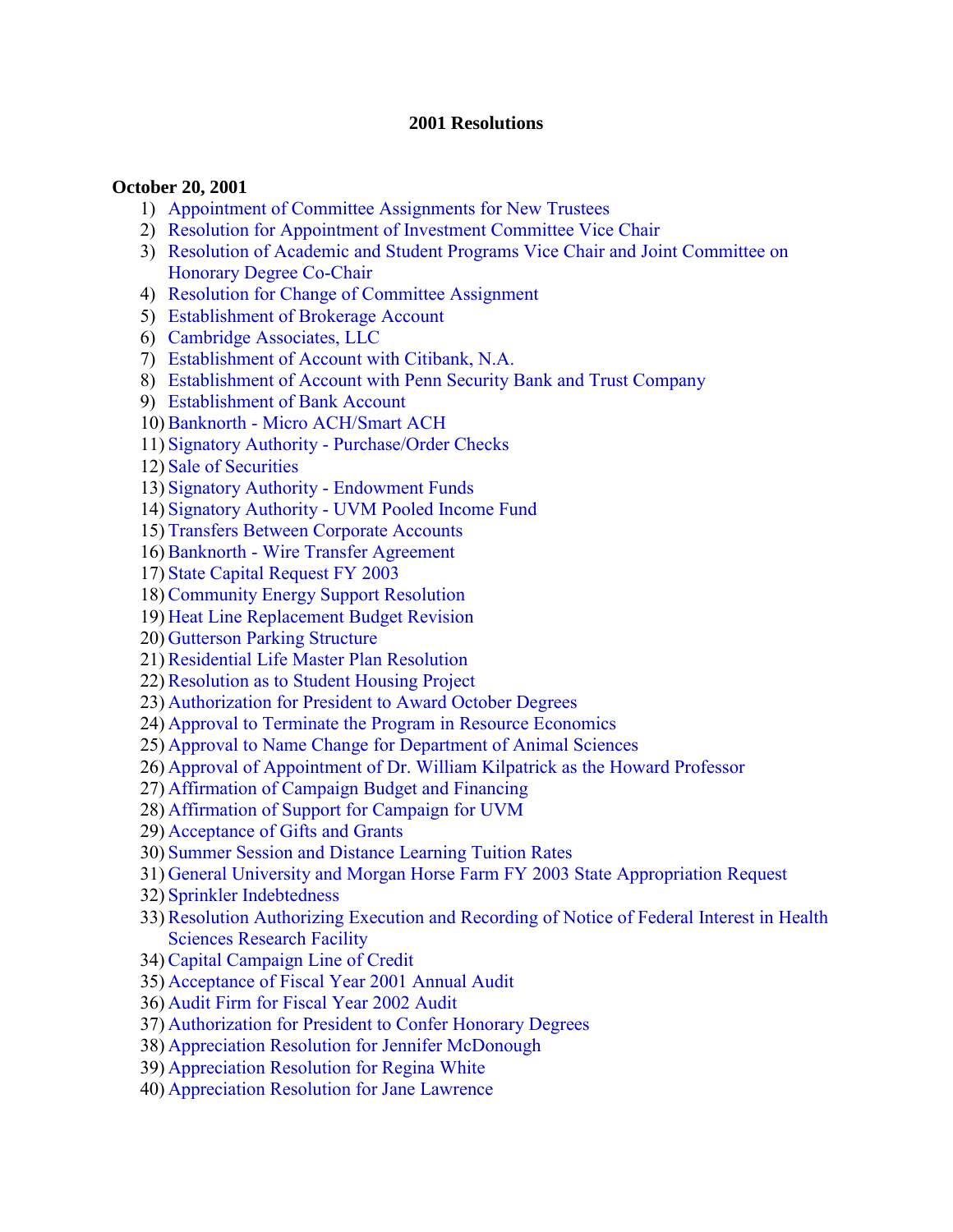#### **August 18, 2001**

- 1) [Resolution for Appointment of Presidential Search Committee Vice Chair](#page-17-0)
- 2) [Maintenance of Accounts](#page-17-0)
- 3) [Deed of Easement for Pipeline to Vermont Gas Systems, Inc., in the City of Burlington](#page-17-0)  for 601 Main Street
- 4) [Student Housing Resolution](#page-18-0)
- 5) [Resolution Authorizing Establishment of a Supporting Organization](#page-18-0)
- 6) [Acceptance of Gifts and Grants](#page-19-0)
- 7) [Heat Line Indebtedness](#page-19-0)
- 8) [Authorization for President to Confer Honorary Degree](#page-20-0)
- 9) [Appreciation Resolution for David Wolk](#page-20-0)

### **May 18, 2001**

- 1) [Resolution Approving Interim Provost Appointment](#page-21-0)
- 2) [Heat Line Replacement and Thermal Medium Conversion Approval Resolution](#page-21-0)
- 3) [Student Housing Resolution](#page-22-0)
- 4) [Authorization for President to A ward May Degrees](#page-22-0)
- 5) [Approval of Changes to](#page-23-0) *Officers' Handbook*
- 6) [Approval of Changes to](#page-23-0) *Officers' Handbook*
- 7) [Approval of Amendment to the Constitution and Bylaws of the Faculty Senate](#page-23-0)
- 8) [Resolution Authorizing Trustee Appointment](#page-23-0)
- 9) [Acceptance of Gifts and Grants](#page-24-0)
- 10) [Fiscal Year 2002 Budget Premises: General University](#page-24-0)
- 11) [Fiscal Year 2002 Operating Budget: Morgan Horse Farm](#page-24-0)
- 12) [Tuition Charges for Fiscal Year 2002](#page-24-0)
- 13)[Room and Meal Plan Rates, Fiscal Year 2002](#page-24-0)
- 14) [Fees for Fiscal Year 2002](#page-25-0)
- 15) [Appreciation Resolution for Rebecca Martin](#page-25-0)

# **April 12, 2001**

- 1) [Resolution for Appointment of Presidential Search Committee Members](#page-26-0)
- 2) [Resolution Regarding Presidential Appointment](#page-26-0)

### **March 14, 2001**

- 1) [Resolution for Appointment of a Presidential Search Committee Members](#page-27-0)
- 2) [Resolution for the Appointment of a Treasurer](#page-27-0)

### **February 24, 2001**

- 1) [Appointment of Committee Assignments for New Trustees](#page-28-0)
- 2) [Given Medical Building Renovations](#page-28-0)
- 3) [Living/Learning Dining and Classroom Improvements](#page-28-0)
- 4) [Resolution Authorizing the Sale of Property in Richford, Vermont](#page-29-0)
- 5) [Resolution in Support of Vermont Public Education Partnership](#page-30-0)
- 6) [Authorization for President to Award March Degrees](#page-30-0)
- 7) [Appointment of Corse Professorship of English Literature](#page-30-0)
- 8) [Acceptance of Gifts and Grants](#page-30-0)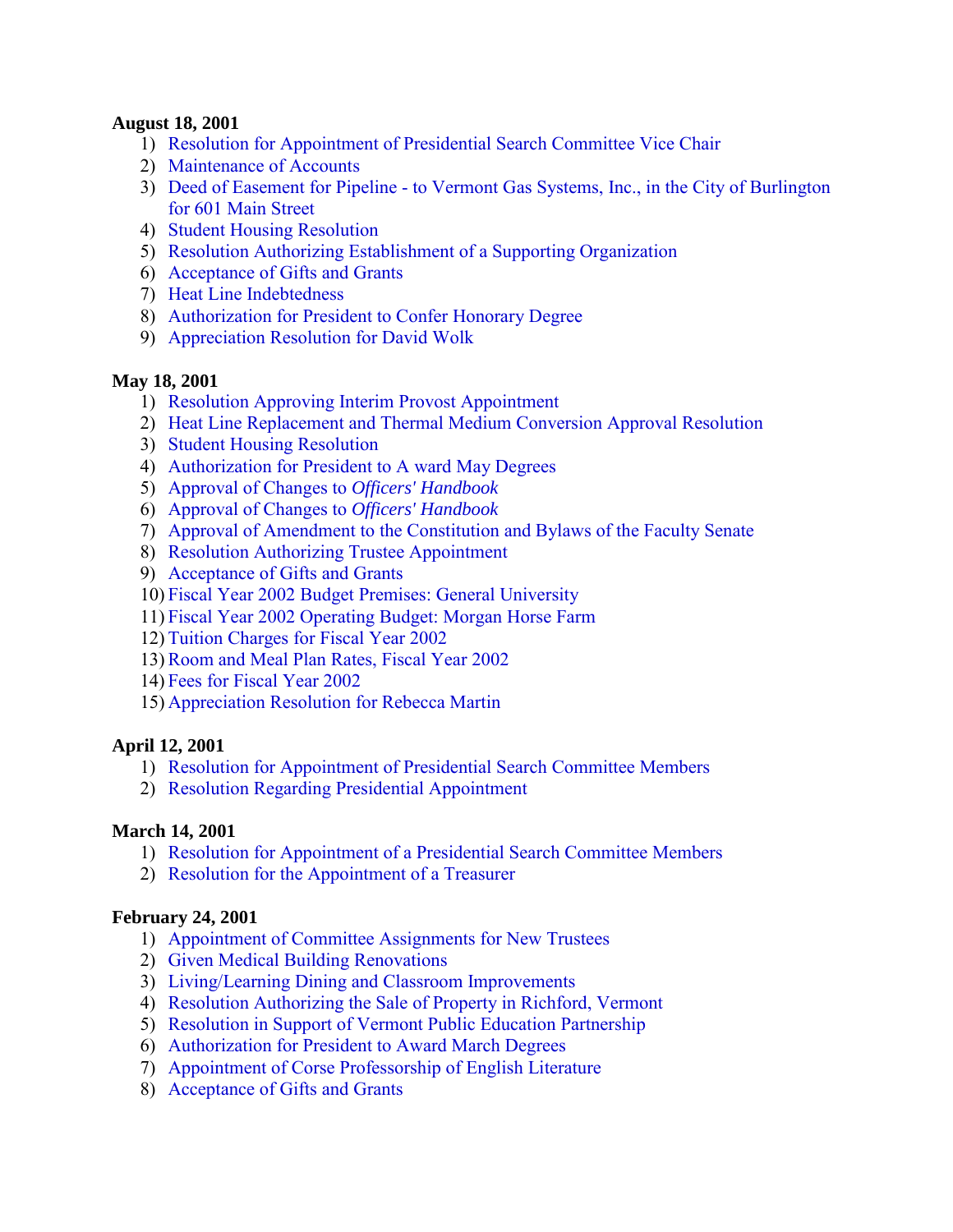- 9) [Authorization for President to Confer Honorary Degrees](#page-31-0)
- 10)[Retiring Trustees Resolutions \(Peter D. Baldwin, Gerry F. Gossens, Mary-Ann Parizo,](#page-31-0)  Chad Tsounis, and Richard A. Westman)
- 11)[Resolution Establishing Search Committee for an Interim President](#page-33-0)
- 12) [Resolution Initiating Search for Permanent President](#page-33-0)
- 13)[Resolution Appointing Acting President](#page-33-0)

### **January 10, 2001**

1) [Audit Firm for Fiscal Year 2001 Audit](#page-35-0)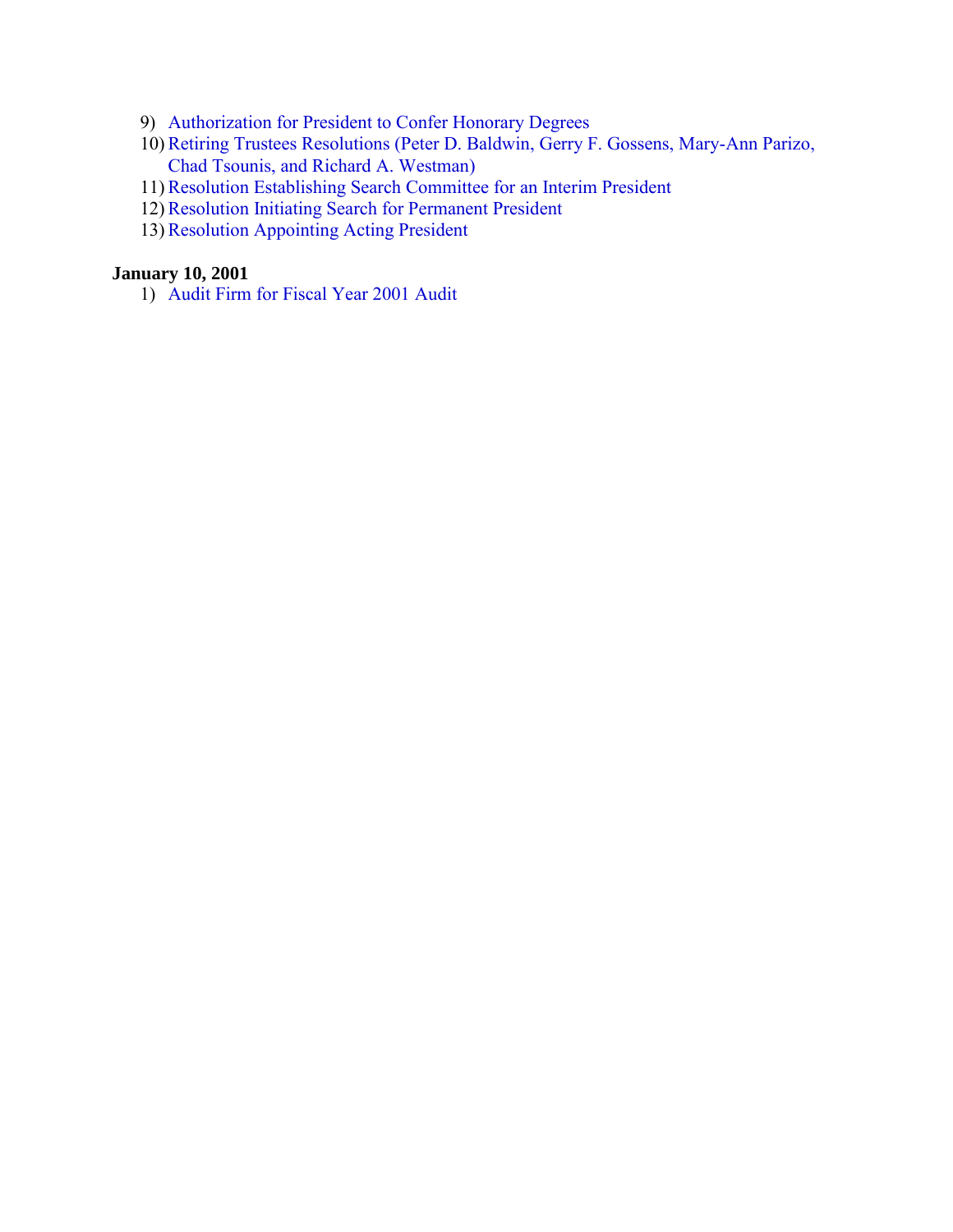# **CONSENT AGENDA**

#### **October 20, 2001**

#### <span id="page-3-0"></span>**COMMITTEE OF THE WHOLE**

#### **(1) Appointment of Committee Assignments for New Trustee**

RESOLVED, that the Board approves the appointment of Trustee Frank J. Cioffi to the Academic & Student Programs and Diversity Committees.

#### **(2) Resolution for Appointment of Investment Committee Vice Chair**

RESOLVED, that the Board hereby designates and appoints Trustee Kathleen C. Hoyt as Vice Chair of the Investment Committee.

#### **(3) Resolution for Appointment of Academic & Student Programs Vice Chair and Joint Committee on Honorary Degree Co-Chair**

RESOLVED, that the Board hereby designates and appoints Trustee Thomas A. Little and as Vice Chair of the Academic & Student Programs Committee and Co-Chair of the Joint Committee on Honorary Degrees.

#### **(4) Resolution for Change of Committee Assignment**

RESOLVED, that the Board hereby approves the appointment of Trustee Helen B. Spaulding to the Advancement & Constituency Committee from the Diversity Committee.

#### **INVESTMENT COMMITTEE**

#### **(5) Establishment of Brokerage Account**

RESOLVED, that the President, Provost, Vice President for University Relations and Operations, Controller and/or Treasurer, or any officer holding the above positions on an interim basis, singly is authorized to open/close brokerage accounts for the purpose of conducting corporate business.

BE IT FURTHER RESOLVED, that the President, Provost, Vice President of University Relations and Operations, Controller, Treasurer, Assistant Controller for Financial Services, Treasury Specialist III, and/or Treasury Specialist II, or any officer holding the above positions on an interim basis, singly is authorized to be signatories on these accounts.

This resolution supersedes all previous authorizations.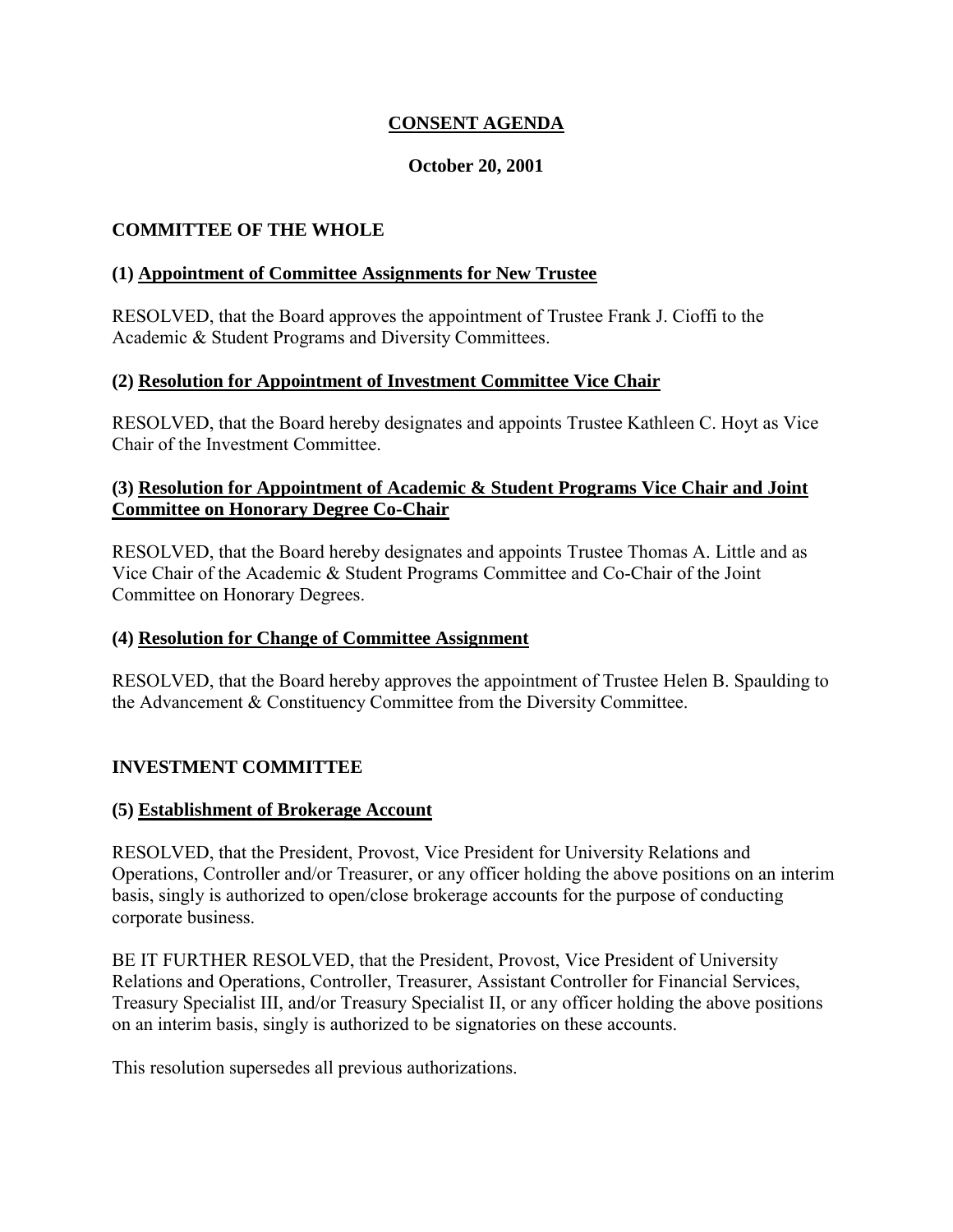### <span id="page-4-0"></span>**(6) Cambridge Associates, Inc.**

RESOLVED, that the President, Provost, Vice President for Relations and Operations, Controller and/or Treasurer, or any officer holding the above positions on an interim basis, singly is authorized to enter into a contract with Cambridge Associates, Inc. for the purpose of serving as an investment consultant to the University at a fee of \$97,000.00 plus expenses for the period July 1, 2001 through June 30, 2002.

This resolution supersedes all previous authorizations.

# **(7) Establishment of Account with Citibank, N.A.**

BE IT RESOLVED, that Citibank, N.A. (the Bank) be and hereby is designated a depository of the funds of the University and the President, Provost, Vice President for University Relations and Operations, Controller and/or Treasurer, or any officer holding the above positions on an interim basis, singly is authorized to sign, for and on behalf of the University, checks, drafts, and other orders with respect to any funds at any time to the credit of the University with the Bank and/or against any account of this University maintained at any time with the Bank, inclusive of any such checks, drafts, and other orders in favor of any of the above-designated officers, or other persons and that the Bank be and hereby is authorized (a) to pay the same to the debit of any account of the University then maintained with it; (b) to receive for deposit to the credit of this University, and/or for collection for the account of this University, any and all checks, drafts, notes, and other instruments for the payment of money, whether or not endorsed by this University, which may be submitted to it for such deposit and/or collection, it being understood that each such item shall be deemed to have been unqualifiedly endorsed by this University; and (c) to receive, as the act of this University, any and all stop-payment instructions (inclusive of any relative agreement) with respect to any such checks, drafts, or other orders as afore said and reconcilement of account when signed by any one or more of the officers and/or other person(s) as hereinabove designated.

BE IT FURTHER RESOLVED, that the President, Provost, Vice President for University Relations and Operations, Controller and/or Treasurer, or any officer holding the above positions on an interim basis, singly is authorized, for and on behalf of this University, to transact any and all other business with or through the Bank which at any time may be deemed by the said officer and/or other person transacting the same to be advisable, including, without limiting the generality of the foregoing, authority to execute and deliver to the Bank automated customers services and other agreements relative to performance of various computer services.

BE IT FURTHER RESOLVED, that the Bank is further authorized to pay to the debit of any account of this University, any and all checks, drafts, and other instruments for the payment of money drawn in the name of this University bearing or purporting to bear the facsimile signatures of the President, Provost, Vice President for University Relations and Operations, Controller and/or Treasurer, or any officer holding the above positions on an interim basis, singly inclusive of any in favor of any person whose facsimile signature appears thereon, if the facsimile thereon, regardless of by whom or what means affixed, resembles the specimens thereof filed with the Bank.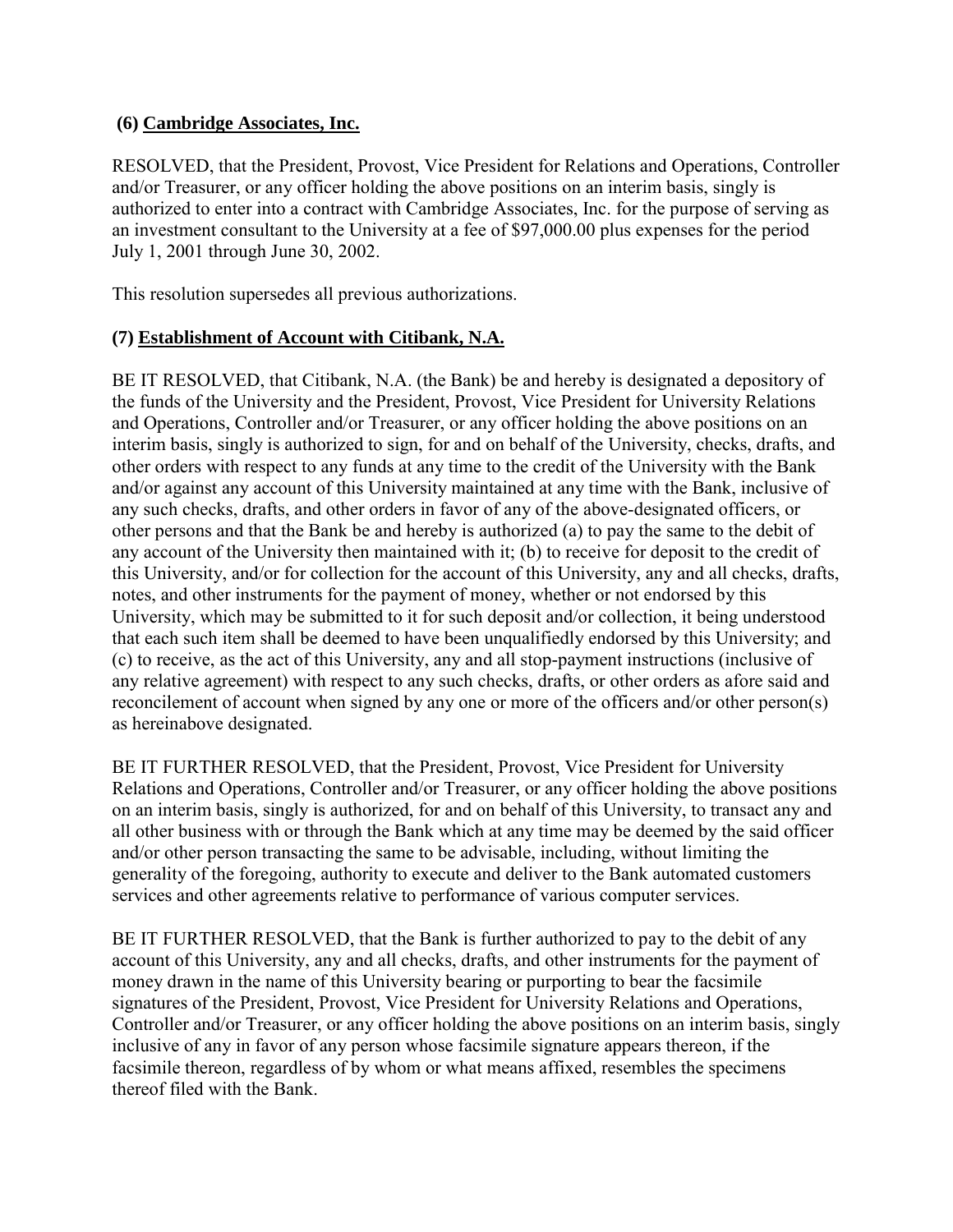<span id="page-5-0"></span>BE IT FURTHER RESOLVED, that any and all withdrawals of money and/or other transactions heretofore had in behalf of this University with the Bank are hereby ratified, confirmed, and approved, and that the Bank (and any interested third party) may rely upon the authority conferred by this entire resolution unless, and except to the extent that, this resolution shall be revoked or modified by a subsequent resolution of this Board.

This resolution supersedes all previous authorizations.

# **(8) Establishment of Account with Penn Security Bank and Trust Company**

BE IT RESOLVED, that in connection with an agreement between the University of Vermont and the Penn Security Bank and Trust Company, whereby that banking institution will serve as the University's vendor for credit card collections, the Vice President for University Relations and Operations, Controller and Treasurer, Assistant Controller for Financial Services, Treasury Specialist III, and/or Treasury Specialist II, or any officer holding the above positions on an interim basis, singly is authorized to be signatories on that account.

This resolution supersedes all previous authorizations.

# **(9) Establishment of Bank Account**

BE IT RESOLVED, that the President, Provost, Vice President for Relations and Operations, Controller and/or Treasurer, or any officer holding the above positions on an interim basis, singly is authorized to open commercial checking accounts for the purpose of conducting corporate business.

BE IT FURTHER RESOLVED, that the President, Provost, Vice President for Relations and Operations, Controller and Treasurer, Assistant Controller for Financial Services, Treasury Specialist III, and/or Treasury Specialist II, or any officer holding the above positions on an interim basis, singly is authorized to be signatories on these accounts.

This resolution supersedes all previous authorizations.

# **(10) Banknorth** - **MicroACH/Smart ACH**

BE IT RESOLVED, that the University of Vermont and State Agricultural College is authorized to engage in the initiation of Credit and Debit Entries through the MicroACH system computer software program offered by the Howard Bank and to enter into an agreement with the Howard Bank, or its successor Bank ("the Howard Bank"), for that purpose.

BE IT FURTHER RESOLVED, that the President, Provost, Vice President for University Relations and Operations, Controller and/or Treasurer, or any officer holding the above positions on an interim basis, singly is authorized to enter into and execute the SMART A.C.H. Services Agreement and the security and operations procedure and other addenda thereto (collectively the "Agreement") between the University of Vermont and State Agricultural College and the Howard Bank providing for the initiation of Credit and Debit Entries by the Company.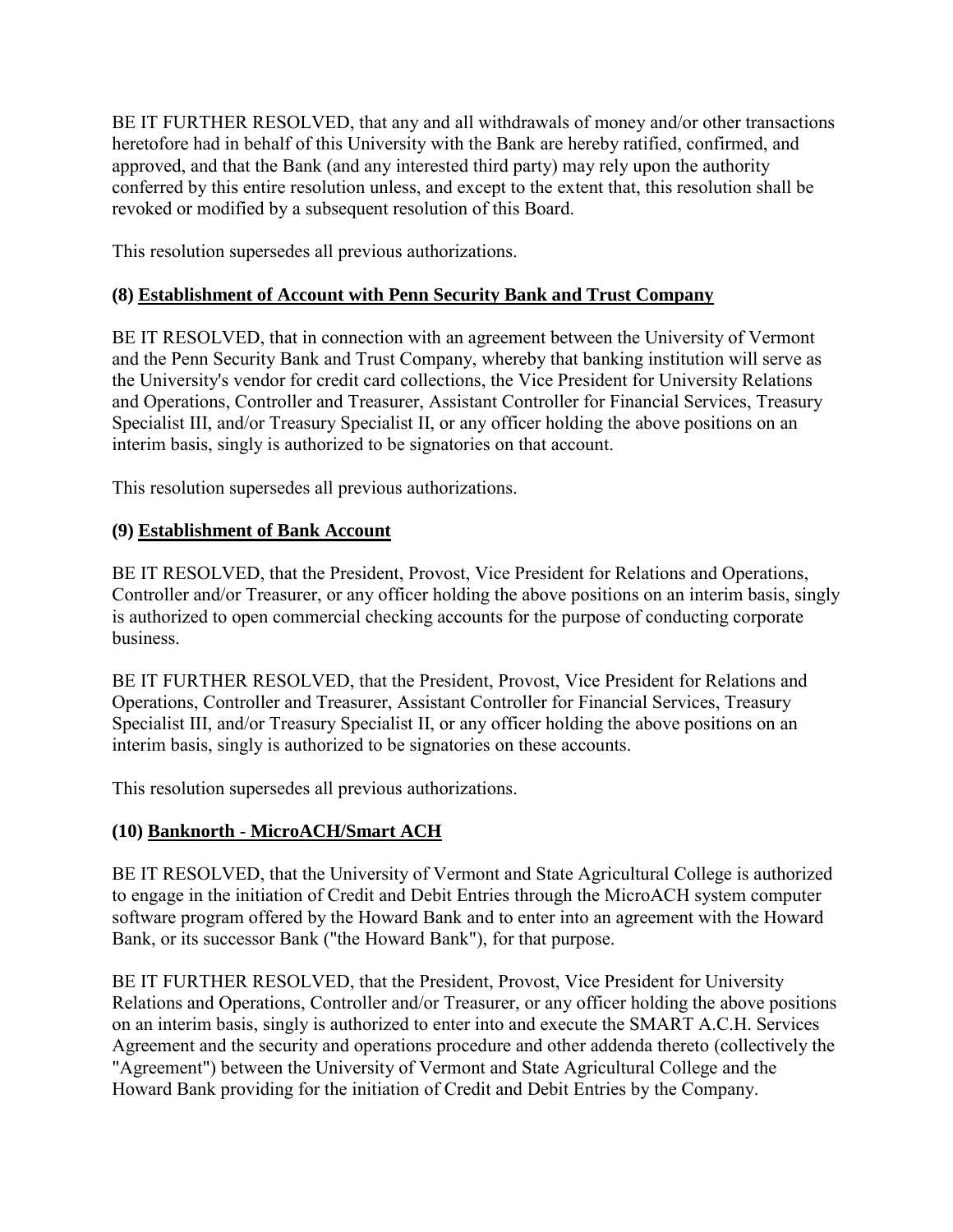<span id="page-6-0"></span>BE IT FURTHER RESOLVED, that the President, Provost, Vice President for University Relations and Operations, Controller and/or Treasurer, or any officer holding the above positions on an interim basis, singly is authorized to designate, from time to time, one or more employees or agents to initiate or confirm Credit or Debit Entries pursuant to the Agreement and to take any other actions necessary and incident thereto.

This resolution supersedes all previous authorizations.

# **(11) Signatory Authority- Purchase/Order Checks**

BE IT RESOLVED, that the Board of Trustees hereby authorizes the following officers of the University of Vermont to execute purchase/order checks on behalf of the University: Controller and Treasurer; Assistant Controller for Financial Services; Treasury Specialist III; Treasury Specialist II; Director of Purchasing; Purchasing Agent III; Financial Manager and/or Financial Assistant, University Store, or any officer holding the above positions on an interim basis; and further that any officer of this corporation is hereby authorized to certify this resolution to whom it may concern.

This resolution supersedes all previous authorizations.

# **(12) Sale of Securities**

RESOLVED, that the Board of Trustees hereby authorizes only the following officers to sell securities received as contributions to the University: President, Provost, Vice President for Relations and Operations, Controller and/or Treasurer, or any officer holding the above positions on an interim basis.

BE IT FURTHER RESOLVED, that the President, Provost, Vice President for Relations and Operations, Controller and/or Treasurer, or any officer holding the above positions on an interim basis, singly is authorized to execute any and all instruments necessary, proper, and desirable for that purpose; and further that any officer of this Corporation is hereby authorized to certify this resolution to whom it may concern.

This resolution supersedes all previous authorizations.

# **(13) Signatory Authority - Endowment Funds**

WHEREAS, the Board of Trustees has fiduciary responsibility for the University of Vermont and State Agricultural College Consolidated Endowment Funds, The University of Vermont Trust, certain Separately Invested Endowment funds, certain Charitable Trusts and the Pooled Income Fund; and

WHEREAS, from time to time documents relating to securities transfers, purchases, and sales are required in connection with the operation of these trusts;

BE IT RESOLVED, that the President, Provost, Vice President for University Relations and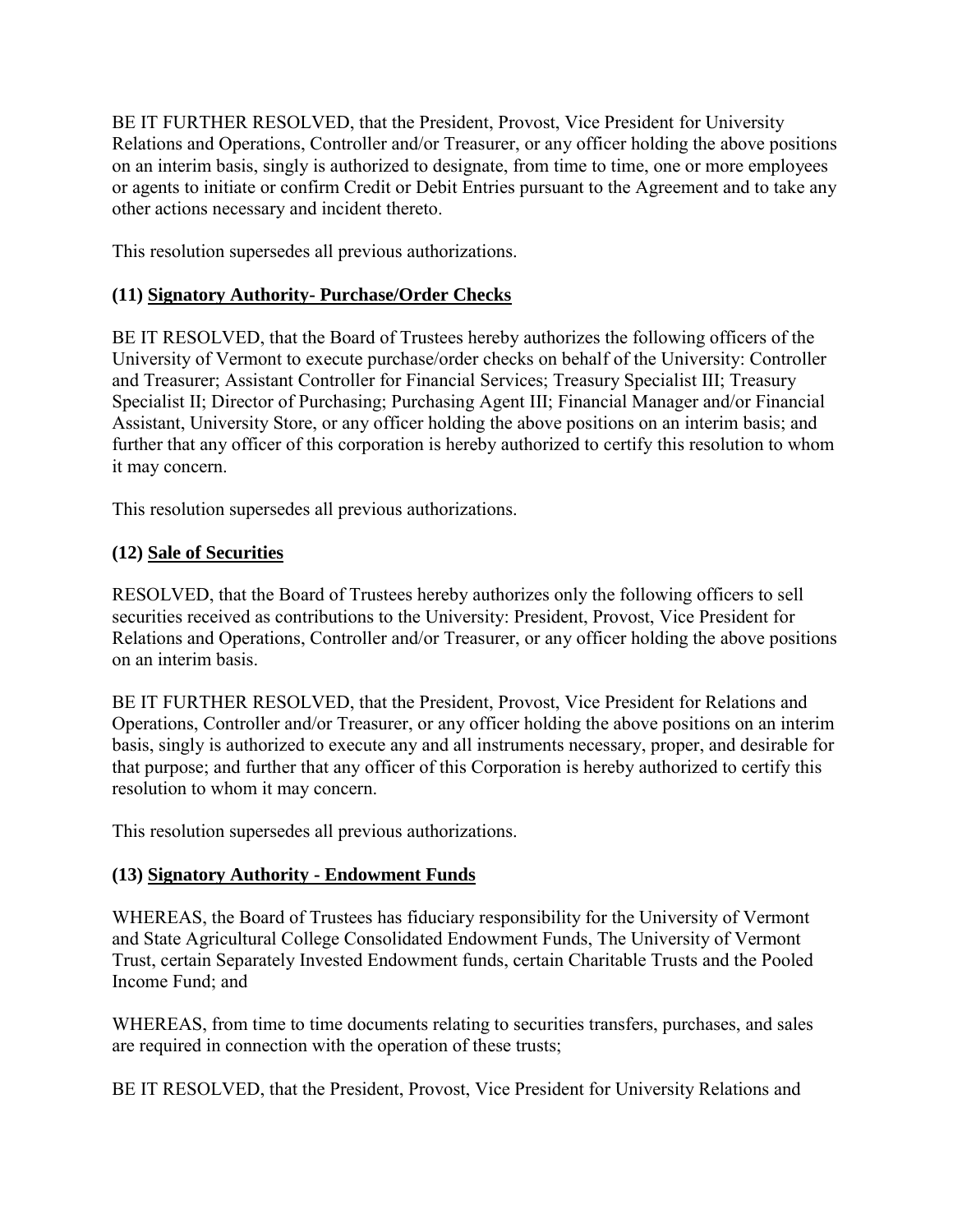<span id="page-7-0"></span>Operations, Controller and/or Treasurer, or any officer holding the above positions on an interim basis, singly is authorized to execute any and all instruments necessary, proper, and desirable for that purpose.

This resolution supersedes all previous authorizations.

# **(14) Signatory Authority - UVM Pooled Income Fund**

WHEREAS, the Board of Trustees has appointed the University of Vermont and State Agricultural College as the custodian for securities held in connection with the UVM Pooled Income Fund; and

WHEREAS, from time to time documents relating to securities transfers, purchases, and sales are required in connection with the operation of this fund;

BE IT RESOLVED, that the President, Provost, Vice President for University Relations and Operations, Controller and/or Treasurer, or any officer holding the above positions on an interim basis, singly is authorized to execute any and all instruments necessary, proper, and desirable for that purpose, and further that any officer of this corporation is hereby authorized to certify this resolution to who it may concern.

This resolution supersedes all previous authorizations.

# **(15) Transfers Between Corporate Accounts**

BE IT RESOLVED, that the Board of Trustees hereby authorizes the Vice President for University Relations and Operations, Controller and Treasurer, Assistant Controller for Financial Services, Treasury Specialist III, and/or Treasury Specialist II, or any officer holding the above positions on an interim basis, to issue telephone instructions to banks for the purpose of conducting University business by making transfers between the University's corporate accounts at banks and the University's accounts at other institutions.

This resolution supersedes all previous authorizations.

# **(16) Banknorth** - **Wire Transfer Agreement**

BE IT RESOLVED, that the Board of Trustees authorizes the President, Provost, Vice President for University Relations and Operations, Controller and/or Treasurer, or any officer holding the above position on an interim basis, to enter into and execute the Wire Transfer Agreement and all its Exhibits and Schedules (collectively the "Agreement") between the University of Vermont and State Agricultural College and the Howard Bank.

BE IT FURTHER RESOLVED, that the Board of Trustees authorizes the President, Provost, Vice President for University Relations and Operations, Controller and/or Treasurer, or any officer holding the above positions on an interim basis, to execute on behalf of the University additional exhibits to said Agreement in order to, from time to time, select different services.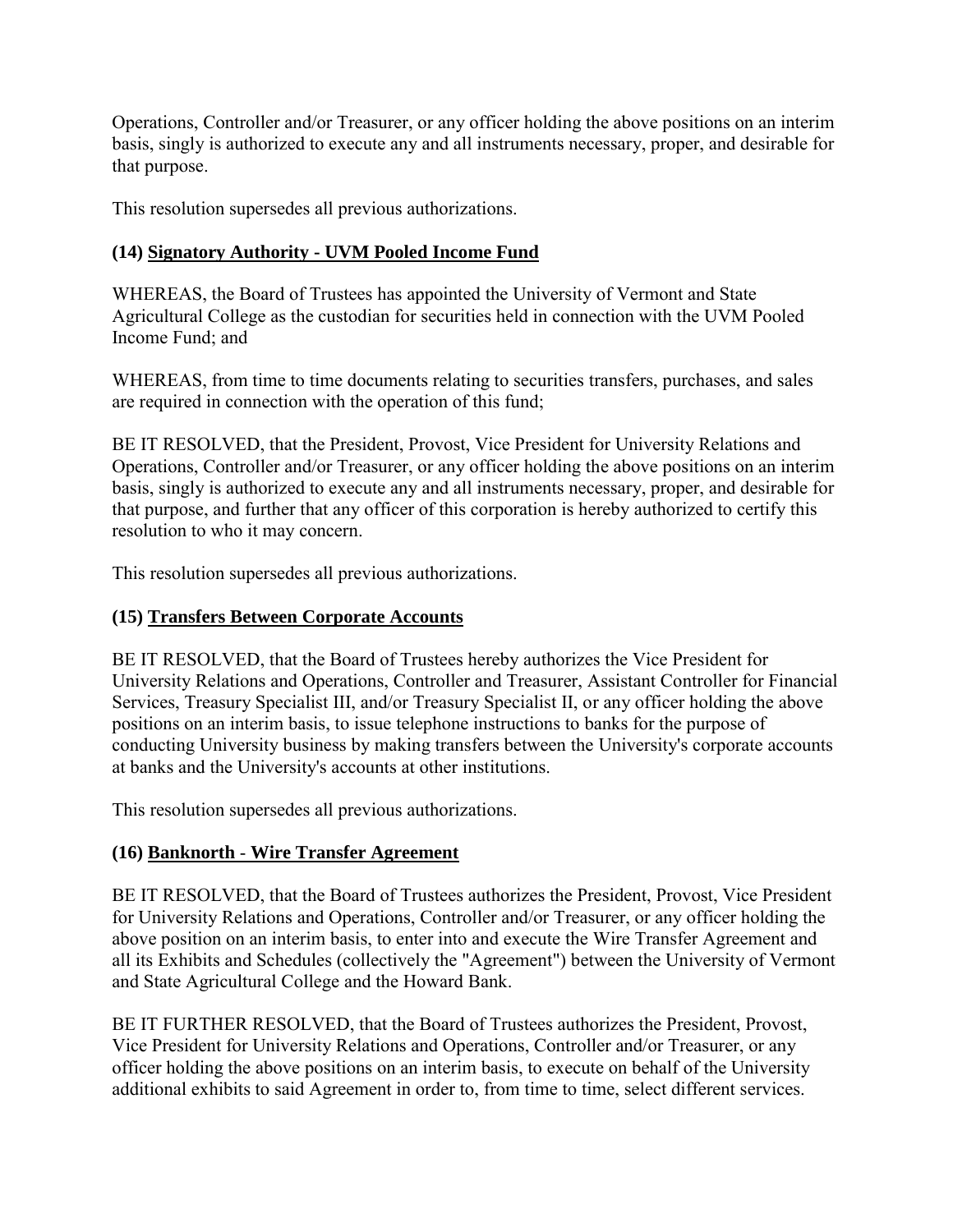<span id="page-8-0"></span>BE IT FURTHER RESOLVED, that any officer of this Corporation is hereby authorized to certify this resolution to whom it may concern.

This resolution supersedes all previous authorizations.

# **FACILITIES AND TECHNOLOGIES COMMITTEE**

## **(17) State Capital Request FY 2003**

RESOLVED, that the President be and hereby is authorized to request \$4,112,500 from the Governor and Legislature of the State of Vermont toward Given Renovations.

## **(18) Community Energy Support Resolution**

WHEREAS, the University and the Burlington Electric Department have individually and jointly examined various options to use thermal energy generated at the McNeil Electric Generating Station; and

WHEREAS, at its October 24, 1998, meeting, this Board adopted a resolution in support of pursuit of a district heating system mutually beneficial to the City of Burlington and the University; and

WHEREAS, participation in a district energy system could yield benefits to the University, including a reliable heating energy source that is market-competitive, cost-effective and environmentally sound;

NOW, THEREFORE, BE IT RESOLVED, that the Board expresses continuing support for examination of options to use thermal energy generated at the McNeil Electric Generating Station; and

BE IT FURTHER RESOLVED, that the Board authorizes the President, Provost, and/or Vice President for University Relations to express such support to Vermont's Congressional delegation in connection with Burlington Electric Department's application for Federal funding; and

BE IT FINALLY RESOLVED, that the University's participation as a customer of a district heating system shall not be contingent upon its incurring of capital or other project costs associated with system start-up or maintenance; and shall be based upon market-competitive rates for heating resources, favorable environmental impacts, reliable service, and other factors consistent with reasonable and prudent business and management judgment.

# **(19) Heat Line Replacement Budget Revision**

WHEREAS, the Board of Trustees approved at its May 18, 2001, meeting a partial heat line replacement and thermal conversion for the South Campus Heating System; and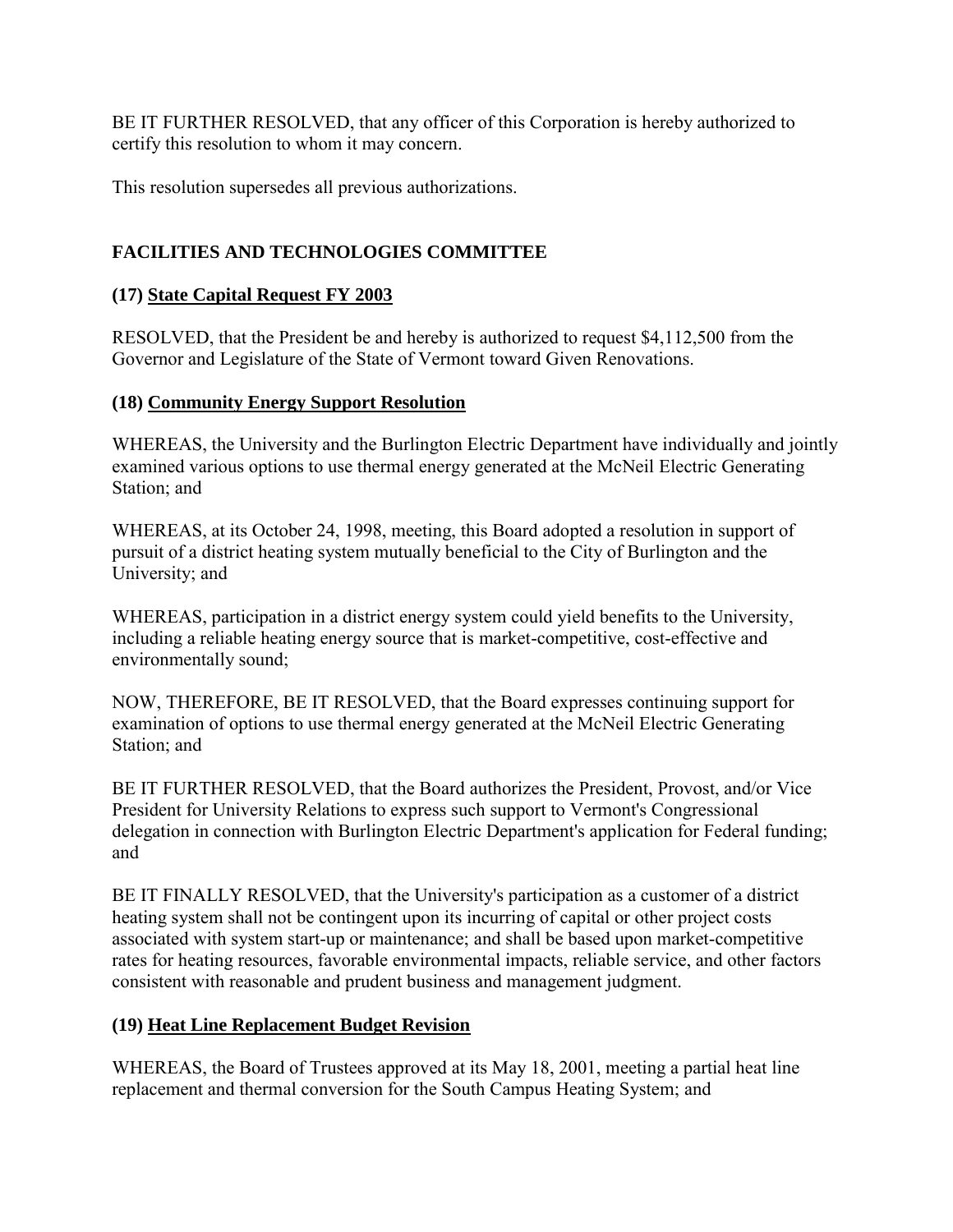<span id="page-9-0"></span>WHEREAS, the cost of the project has increased from \$2,500,000 to \$3,100,000 as a result of prudent design changes and unanticipated expenses; and,

WHEREAS, funding for this additional work will come from a future bond issue to be repaid by the Residence Hall System and general funds available through Physical Plant;

THEREFORE, BE IT RESOLVED, that the President, Provost, and Vice President for University Relations and Operations, and/or their successors or designees, are hereby authorized to increase the budget for the Heat Line and Thermal Conversion Project from \$2,500,000 to \$3,100,000 and to execute any and all instruments necessary to accomplish this purpose.

### **(20) Gutterson Parking Structure**

WHEREAS, approximately 317 existing surface residential parking spaces will be displaced by the construction of the new student apartment housing project; and

WHEREAS, construction of replacement surface parking spaces and additional spaces needed for the residents of the apartment project would necessitate converting significant "green" space into surface parking lots; and,

WHEREAS, such conversion of "green" space would be contrary to the principles of UVM's Campus Master Plan; and

WHEREAS, an opportunity exists, due to the existing topography of the parking lots east of the PFG Complex, to economically construct at that location a parking structure to accommodate up to 900 parking spaces; and

WHEREAS, related capital costs can be financed through a future bond issue and repaid from revenue generated by the housing project and from increased parking permit fees;

THEREFORE, BE IT RESOLVED, that the President, Provost, and/or Vice President for University Relations and Operations, or their designees, are hereby authorized to execute any and all documents necessary and proper to design and construct a parking structure and associated roadway improvements adjacent to the PFG Complex at a cost not to exceed \$8,000,000; and,

BE IT FURTHER RESOLVED, that this project be developed through a design/build contract, to allow its permitting and completion to parallel that of the housing project; and

BE IT FURTHER RESOLVED, that construction not commence until suitable financing has been approved by this Board; and

BE IT FURTHER RESOLVED, that the Secretary or Assistant Secretary will provide certificates of incumbency, as required, showing the names and signatures of those persons appointed to any of the positions heretofore mentioned; and further, that any officer of this corporation is hereby authorized to certify this resolution to whom it may concern.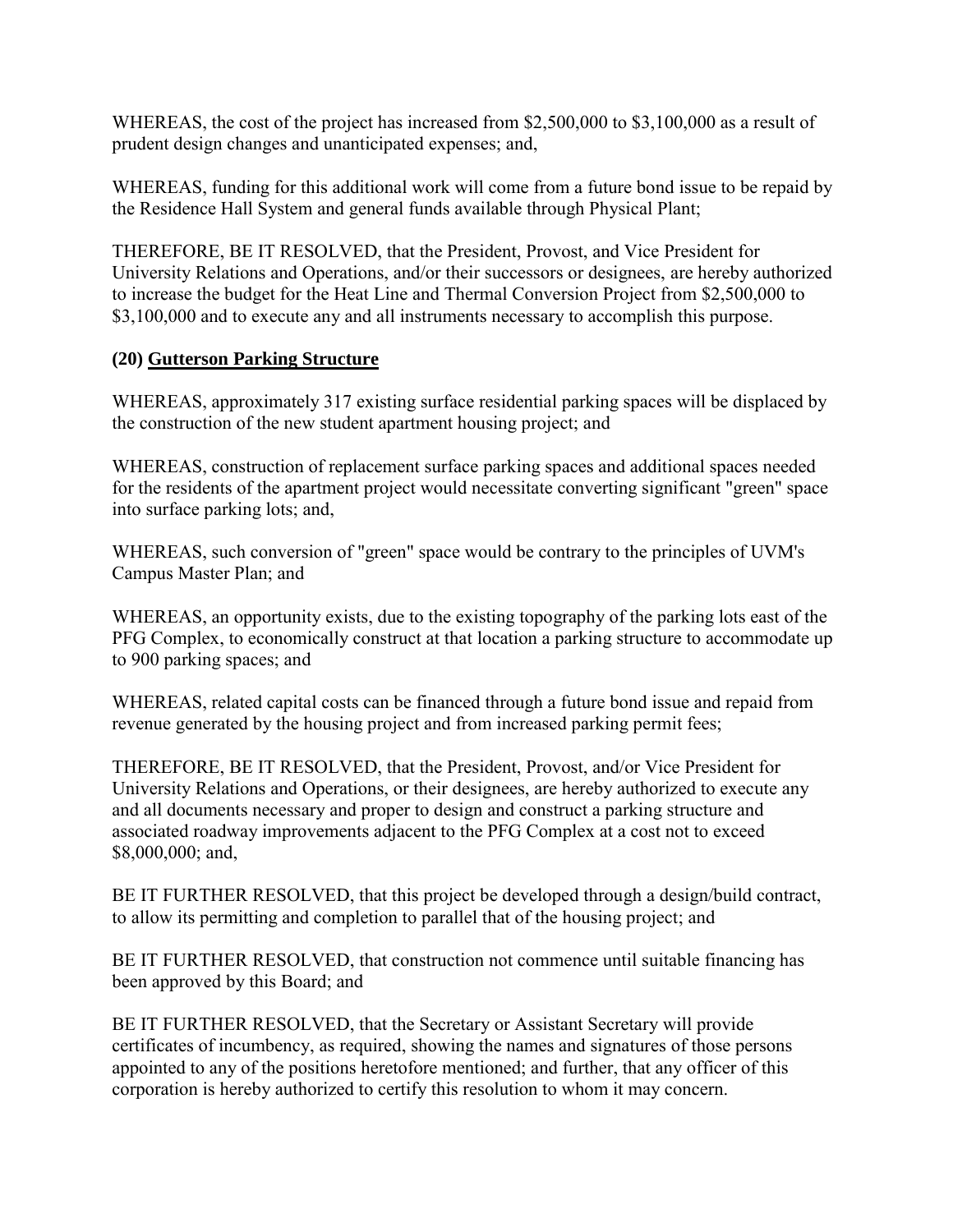### <span id="page-10-0"></span>**(21) Residential Life Master Plan Resolution**

WHEREAS, the University recognizes that quality housing is essential to the recruitment, retention and well-being of its students; and

WHEREAS, the University administration presented a preliminary residential life master plan to the Facilities and Technologies Committee on August 17, 2001; and

WHEREAS, the Facilities and Technologies Committee reported to the Full Board on August 18, 2001, its positive reaction to the plan; and

WHEREAS, the University requires project master planning efforts to address detailed programming components and site recommendations as a part of the final residential life master plan; and

WHEREAS, impact on to parking, traffic, and existing functions in the areas designated for new construction will need to be addressed;

THEREFORE, BE IT RESOLVED, that the Board endorses the concepts of the preliminary residential life master plan; and

BE IT FURTHER RESOLVED, that the President, Provost, and/or Vice President for University Relations and Operations ("Vice President"), or a designee of either, is authorized and directed to execute any and all contracts and documents necessary to undertake a full programming and site study for this plan for an amount not to exceed \$250,000; and

BE IT FURTHER RESOLVED, that the Board directs the President, or his designee to develop financing plans for the residential life master plan; and

BE IT FINALLY RESOLVED, that the President is directed to obtain Board approval before implementing the results of the final residential life master plan.

### **(22) Resolution as to Student Housing Project**

WHEREAS, on May 18, 2001, this Board authorized the negotiation and execution of Part 1 of a two part contract for pre-design services for the University's planned new student housing project; and,

WHEREAS, on August 18, 2001 this Board approved the results of the Part 1 contract and authorized proceeding with Part 2, Part 2 being the negotiation and execution of a ground lease and, further authorized establishment of a non-profit corporation to construct, own, and operate a student housing facility; and

WHEREAS, after due diligence examination of financing options, the administration recommends that the University of Vermont itself secure financing and own the project,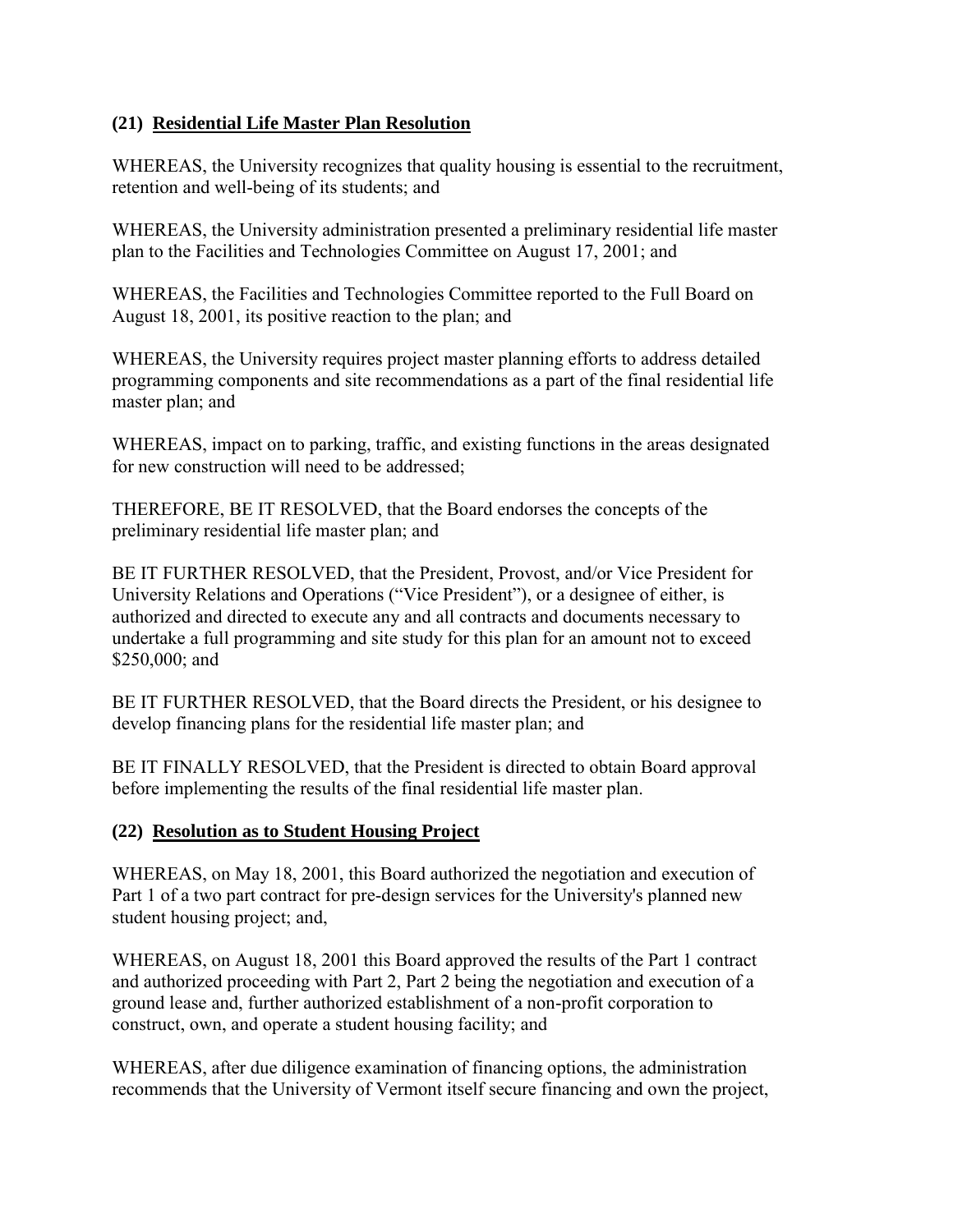<span id="page-11-0"></span>directly or through its supporting organization, while contracting with a private developer to oversee the design, construction and management of the project;

NOW THEREFORE BE IT RESOLVED, that the President, Provost, and/or Vice President for University Relations and Operations or their successors in function, are hereby authorized to enter into an agreement with a project development and/or management company for the purpose of managing the design, construction and operation of the proposed student housing project on Redstone Campus, performance of such agreement in whole or part being subject to the availability and approval of project financing, and the securing of all necessary permits; and

BE IT FURTHER RESOLVED, that the University is hereby authorized to proceed with initial steps to secure project financing and to negotiate and enter into a project management agreement subject to the above-mentioned contingencies and such other terms and conditions as may be appropriate, desirable or necessary for the successful completion and operation of the project.

# **ACADEMIC & STUDENT PROGRAMS COMMITTEE**

# **(23) Authorization for President to Award October Degrees**

RESOLVED, that the Board of Trustees approves the awarding off degrees to those students who have completed degree requirements and who have been recommended by their respective deans and approved by the UVM Faculty Senate at their October 4, 2001 meeting.

# **(24) Approval to Terminate the Program in Resource Economics**

RESOLVED, that the Board of Trustees approves the termination of the program in Resources Economics in the School of Natural Resources.

# **(25) Approval of Name Change for Department of Animal Sciences**

RESOLVED, that the Board of Trustees approves to change the name of the Department of Animal Sciences to the Department of Animal Science.

### **(26) Approval of Appointment of Dr. William Kilpatrick as the Howard Professor**

RESOLVED, that the Board of Trustees approves the appointment of Dr. William Kilpatrick as the Howard Professor of Natural History and Zoology.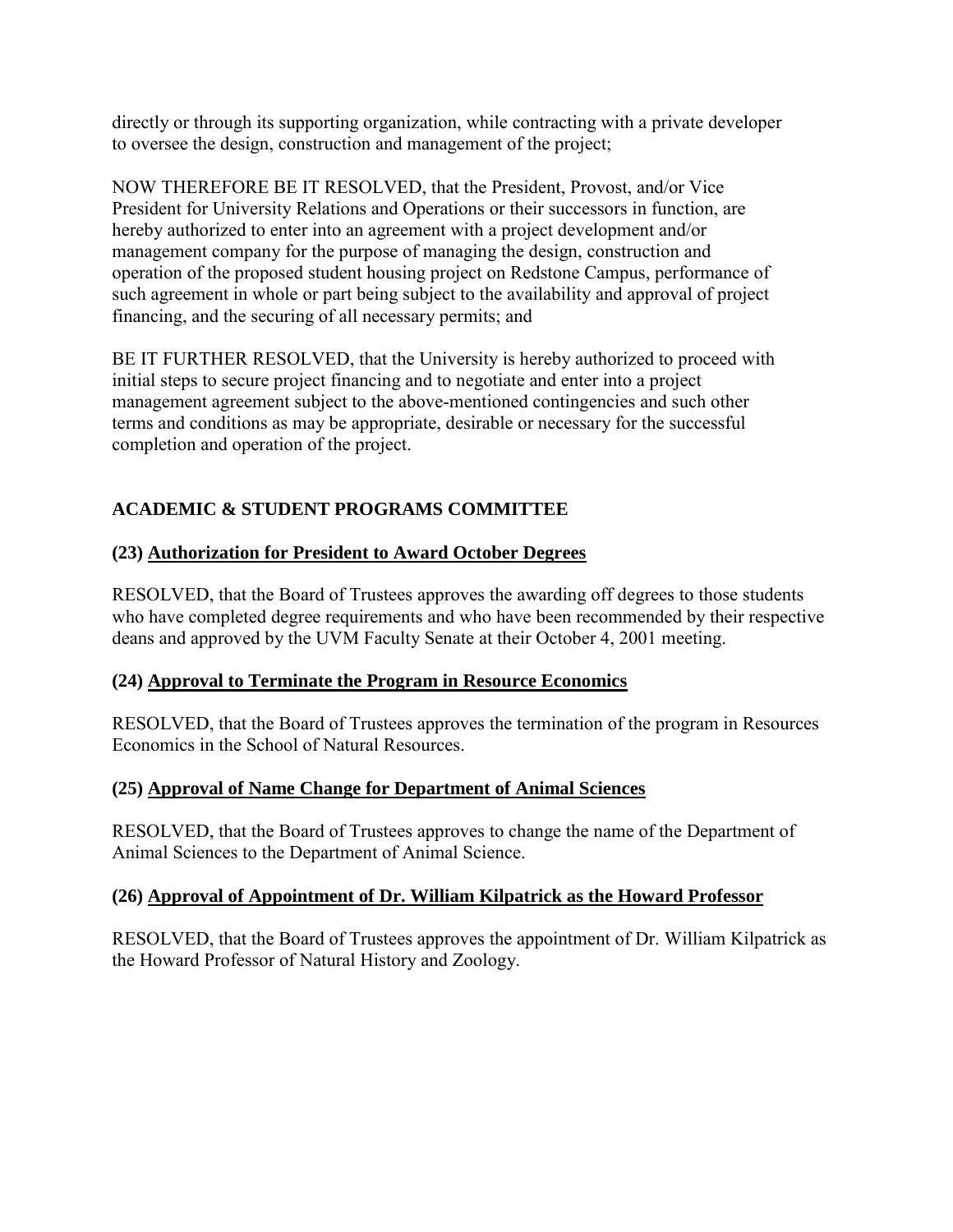# <span id="page-12-0"></span>**ADVANCEMENT & CONSTITUENCY COMMITTEE**

## **(27) Affirmation of Campaign Budget and Financing**

BE IT RESOLVED, that the Advancement Committee hereby acknowledges and approves budgetary parameters the administration presents with respect to financing the Campaign for The University of Vermont.

### **(28) Affirmation of Support for Campaign for UVM**

WHEREAS, The University of Vermont and State Agricultural College is within its third century as a distinguished institution of higher learning; and

WHEREAS, the University's vision (as articulated in the Strategic Action Plan adopted by the University's Board of Trustees in October 2000) for the highest quality academic excellence includes recruiting and retaining world-class teacher-scholars, helping to ensure that the most qualified and diverse students, regardless of financial ability, can benefit from a University of Vermont education, and refreshing and restructuring programs and curricula to meet the ever evolving requirements of students, employers and society; and

WHEREAS, key strategies to fulfilling that vision include an intensified effort towards becoming more focused and efficient and aggressively seeking new investment partners in both the public and private sectors; and

WHEREAS, The University of Vermont is entering an exciting and promising new era of challenge and opportunity and is poised to make significant progress towards its strategic vision;

NOW, THEREFORE, BE IT RESOLVED, that the Board of Trustees of The University of Vermont endorses and initiates a comprehensive campaign with a goal of \$250 million, such goal to be inclusive of all private support (including but not limited to annual giving) secured through the duration of the effort with the passing of this resolution, campaign accounting to begin effective July 1, 2001; and

BE IT FURTHER RESOLVED, that the Board wishes to express and affirm its support and signals the launch of this campaign at this time, the second such effort in the history of the University.

# **FINANCE AND BUDGET COMMITTEE**

# **(29) Acceptance of Gifts and Grants**

RESOLVED, that the Board of Trustees hereby accepts gifts in the amount of \$3,970,838.58 for the period July 1, 2001 through September 30, 2001 and grants and contracts in the amount of \$26,869,547 for the period July 1, 2001 through August 30, 2001.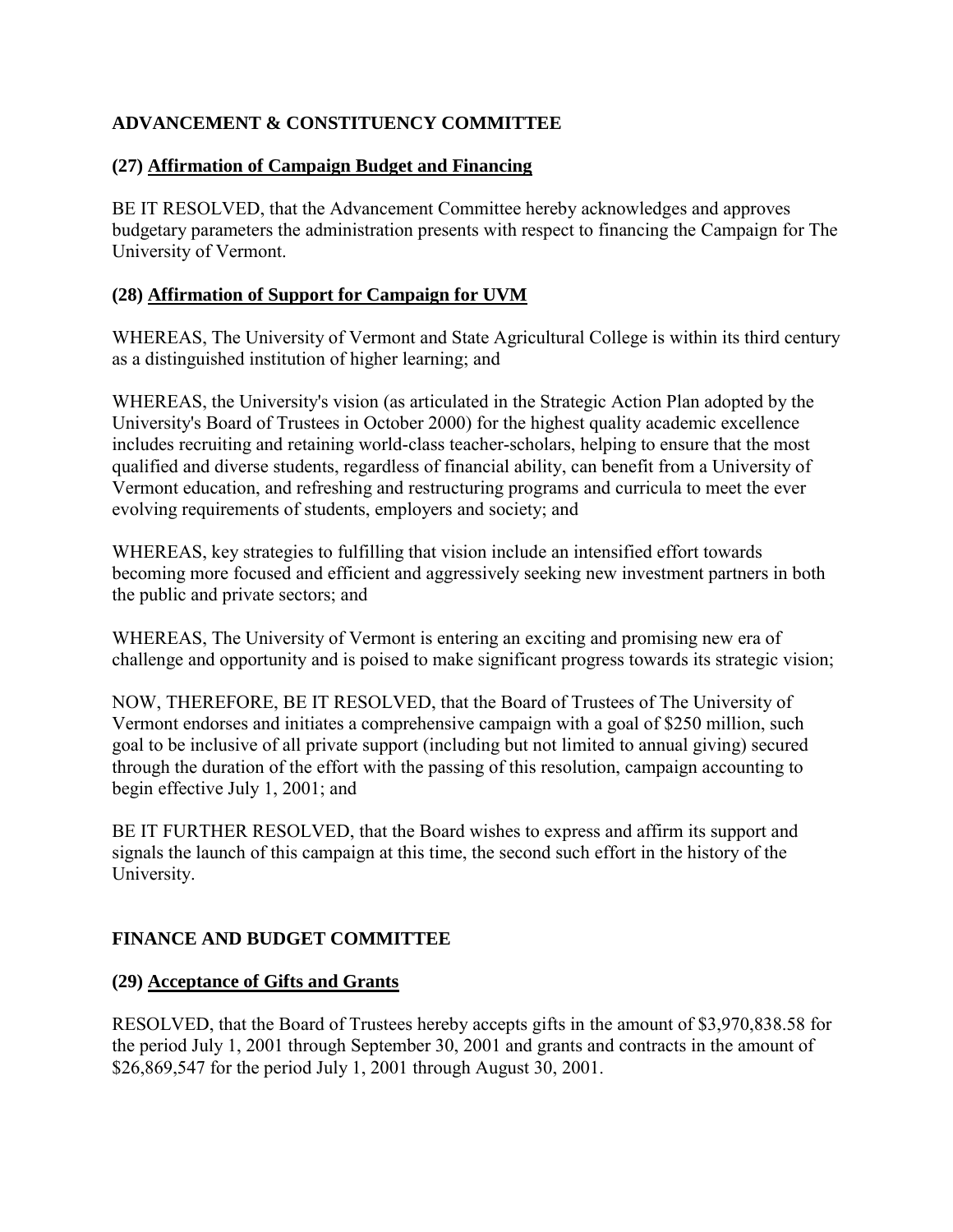## <span id="page-13-0"></span>**(30) Summer Session and Distance Learning Tuition Rates**

RESOLVED, that the Board of Trustees hereby approves increases in tuition for the Summer Session and for academic year off-campus courses from \$281 to \$290 per credit hour for in-state students and from \$618 to \$650 per credit hour for out-of state students, and the distance learning tuition rate at the in-state summer rate for all non-degree and graduate students regardless of residency status. The increases are to become effective with the 2002 summer session.

# **(31) General University and Morgan Horse Farm FY 2003 State Appropriation Request**

RESOLVED, that the President be and hereby is authorized to request from the Governor and the Legislature of the State of Vermont an appropriation for general operations of The University of Vermont in the amount of \$36,950,006 for Fiscal Year 2003.

RESOLVED, that the President be and hereby is authorized to request from the Governor and the Legislature of the State of Vermont a one-time FY 03 Budget Adjustment Appropriation for strategic investment initiatives to fund research and services and to begin the enhancement of the technological infrastructure for teaching and research. This one-time strategic investment initiatives list will be updated annually, as necessary.

BE IT FURTHER RESOLVED, that the President be and hereby is authorized to request an appropriation for general operations of the Morgan Horse Farm of \$40,650 for Fiscal Year 2003.

# **(32) Sprinkler Indebtedness**

DECLARATION OF OFFICIAL INTENT OF THE UNIVERSITY OF VERMONT TO REIMBURSE CERTAIN EXPENDITURES FROM PROCEEDS OF INDEBTEDNESS

WHEREAS, the University of Vermont intends to install sprinklers in its residence hall system (the "Project"); and

WHEREAS, the University expects to pay certain expenditures (the "Reimbursement Expenditures") in connection with the Project prior to issuance of indebtedness for the purpose of financing costs associated with the Project on a long-term basis; and

WHEREAS, the University reasonably expects that debt obligations in an amount not expected to exceed \$100 million, will be issued and that certain of the proceeds of such debt obligations will be used to reimburse the Reimbursement Expenditures; and

WHEREAS, Section 1.150-2 of the Treasury Regulations requires the University to declare its reasonable official intent to reimburse prior expenditures for the Project with proceeds of a subsequent borrowing;

NOW, THEREFORE, the University of Vermont declares: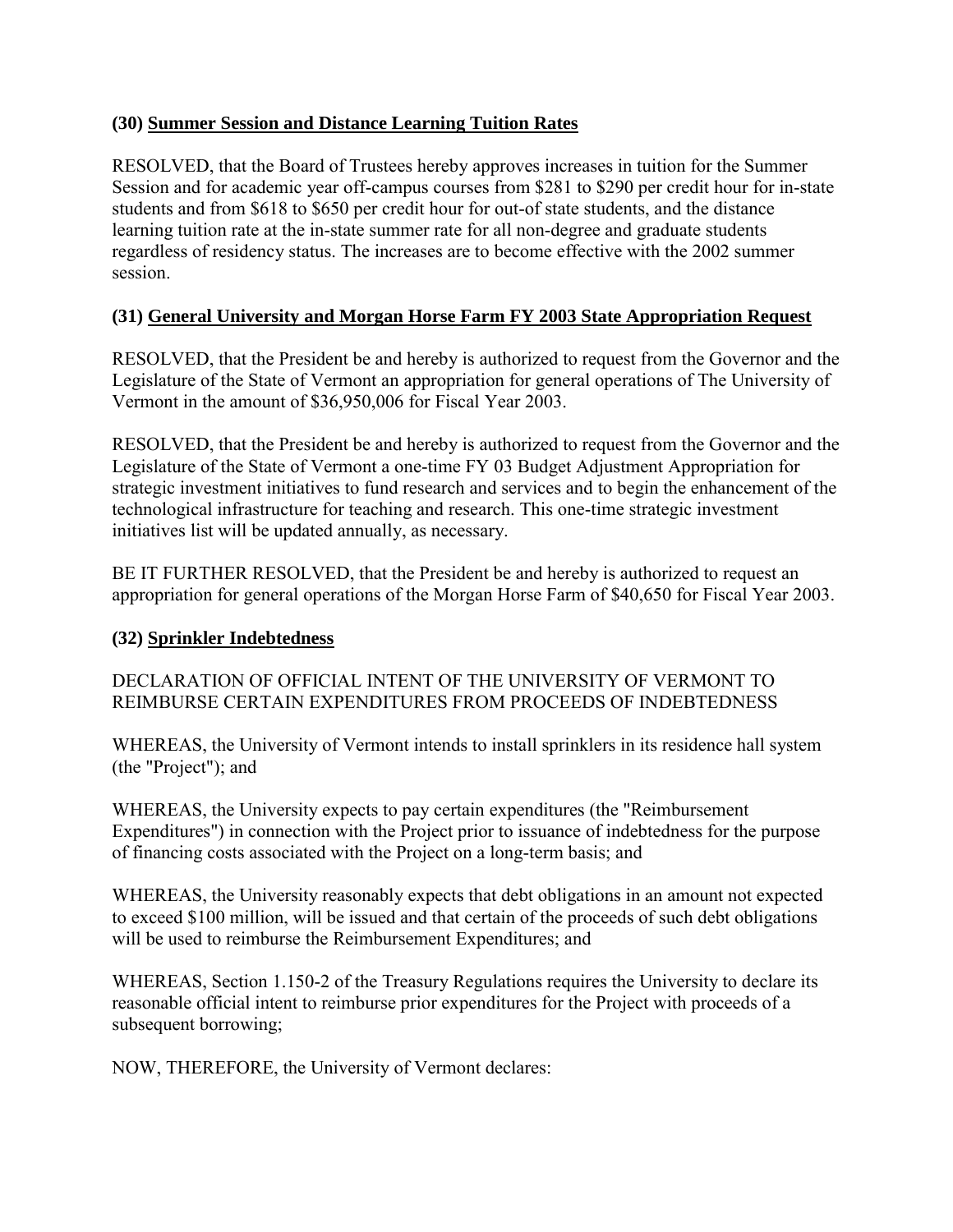<span id="page-14-0"></span>Section 1. The University of Vermont finds and determines that the foregoing recitals are true and correct.

Section 2. This declaration is made solely for purposes of establishing compliance with the requirements of Section 1.150-2 of the Treasury Regulations. This declaration does not bind the Issuer to make any expenditure, incur any indebtedness, or proceed with the Project.

Section 3. The Issuer hereby declares its official intent to use proceeds of indebtedness to reimburse itself for Reimbursement Expenditures.

Section 4. This declaration shall take effect from and after its adoption.

### **(33) Resolution Authorizing Execution and Recording of Notice of Federal Interest in Health Sciences Research Facility**

WHEREAS, on July 24, 2000, The University of Vermont and State Agricultural College was awarded a construction grant, No. 1 C06 RR 14577-01 A1, by the National Institutes of Health of the United States Department of Health and Human Services; and

WHEREAS, the grant will support the construction of animal care facilities in a portion of the basement level within the Health Sciences Research Facility; and

WHEREAS, the University must execute and record, in the City of Burlington Land Records Office, a Notice of Federal Interest that conforms to the grant's requirements;

NOW THEREFORE BE IT RESOLVED, that the Board hereby authorizes the execution and recording, in the City of Burlington Land Records, of a Notice of Federal Interest.

BE IT FURTHER RESOLVED, that the currently authorized representative of the grantee is the Director of Sponsored Programs.

BE IT FURTHER RESOLVED, that the President, Provost, or Director of Sponsored Programs, or their successors or designees, are hereby authorized and directed to take all other actions, and execute all other documents, that may be necessary to receive the grant.

BE IT FURTHER RESOLVED, that the Secretary or Assistant Secretary will provide certificates of incumbency, as required, showing the names and signatures of those persons appointed to any of the positions heretofore mentioned, and further, that any officer of this corporation is hereby authorized to certify this resolution to whom it may concern.

# **(34) Capital Campaign Line-of-Credit**

RESOLVED, that the Board of Trustees hereby authorizes the President, the Provost, the Vice President for University Relations and Operations, the Controller, and/or the Treasurer, or any officer holding the above positions on an interim basis, to obtain and enter into a bank line ofcredit agreement promissory note on reasonable terms and conditions not to exceed \$5,000,000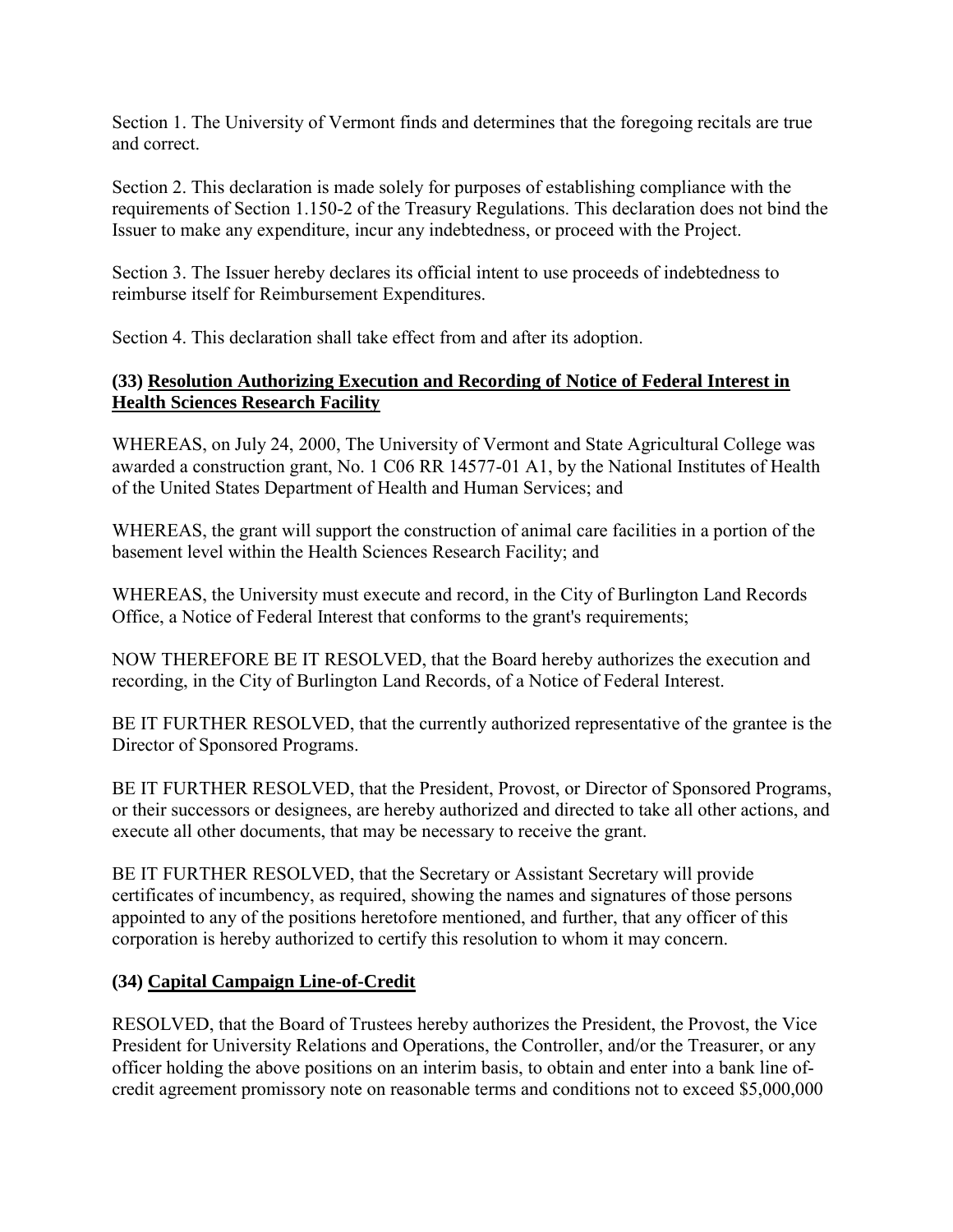<span id="page-15-0"></span>for the purpose of funding expenses associated with a fundraising campaign, and further, to execute any and all loan documents related thereto as required by bank, and, that any one officer of this corporation is hereby authorized to certify this resolution to whom it may concern; and

BE IT FURTHER RESOLVED, that the Secretary or Assistant Secretary will provide certificates of incumbency, as required, showing the names and signatures of those persons appointed to any of the positions heretofore mentioned.

# **AUDIT COMMITTEE**

## **(35) Acceptance of Fiscal Year 2001 Annual Audit**

WHEREAS, the books and accounts of the University of Vermont and State Agricultural College for the Fiscal Year ended June 30, 2001, have been audited by KPMG, Certified Public Accountants, under the supervision of the Auditor of Accounts, State of Vermont, and the report of such audit published in detail in accordance with 16, V.S.A., Section 2281(a);

BE IT RESOLVED, that in accordance with authorization contained in the Bylaws, the Board hereby accepts such audit in lieu of the annual audit, and that the same be considered as the report of the Audit Committee.

### **(36) Audit Firm for Fiscal Year 2002 Audit**

RESOLVED, that the Board of Trustees authorizes the President and/or Provost to enter into a contract with KPMG, Certified Public Accountants, to conduct the annual audit of the University and other related audits for and during the fiscal year ending June 30, 2002, under the terms and conditions of KPMG's proposal dated September 25, 1997, and contingent upon receipt of a confirmation letter from KPMG, consistent with the terms and conditions of said proposal. The annual audit shall be conducted in compliance with the requirements of the University Bylaws and State and Federal law.

# **JOINT COMMITTEE ON HONORARY DEGREES**

### **(37) Authorization for President to Confer Honorary Degrees**

RESOLVED, that the President be and hereby is authorized to offer and confer honorary degrees at the 2002 Commencement to the individuals recommended by the Joint Committee on Honorary Degrees.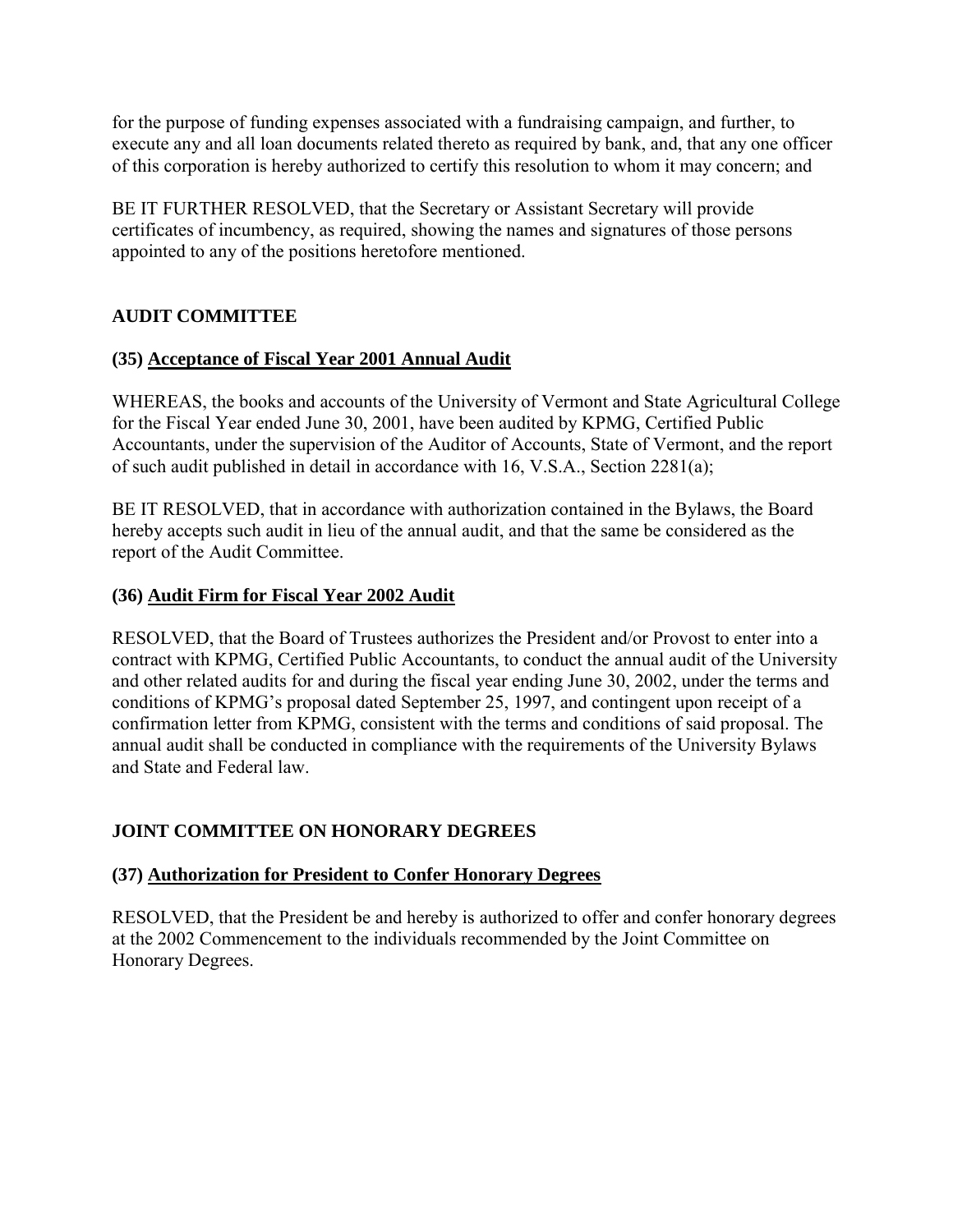### <span id="page-16-0"></span>**FULL BOARD**

### **(38) Appreciation Resolution for Jennifer McDonough**

WHEREAS, Jennifer McDonough is leaving the University of Vermont after two years of service as Vice President for Development and Alumni Relations; and

WHEREAS, Jennifer provided skilled leadership and successfully positioned UVM for its next campaign;

THEREFORE, BE IT RESOLVED, that the Board of Trustees of the University of Vermont and State Agricultural College expresses its appreciation, affection, and heartfelt best wishes to Jennifer McDonough as she begins her new role as Vice President for Development and Alumni Relations at the State University of New York at Buffalo.

#### **(39) Appreciation Resolution for Regina White**

WHEREAS, Regina White is leaving the University of Vermont after eleven years of service as Director of Sponsored Programs; and

WHEREAS, Regina has earned the trust, confidence, and respect of the institution, especially among faculty, staff, and administrators involved in fulfilling the University's research mission;

THEREFORE, BE IT RESOLVED, that the Board of Trustees of the University of Vermont and State Agricultural College expresses its appreciation, affection, and heartfelt best wishes to Regina White on the assumption of her new responsibilities with the National Institute of Health in Bethesda.

### **(40) Appreciation Resolution for Jane Lawrence**

WHEREAS, Jane Lawrence is leaving the University of Vermont after two years of service as Vice Provost for Undergraduate Education; and

WHEREAS, Jane provided exemplary leadership in numerous essential efforts, including undergraduate education and enrollment management;

THEREFORE, BE IT RESOLVED, that the Board of Trustees of the University of Vermont and State Agricultural College expresses its appreciation, affection, and heartfelt best wishes to Jane Lawrence as she begins her new role as Vice Chancellor at the newly established University of California at Merced.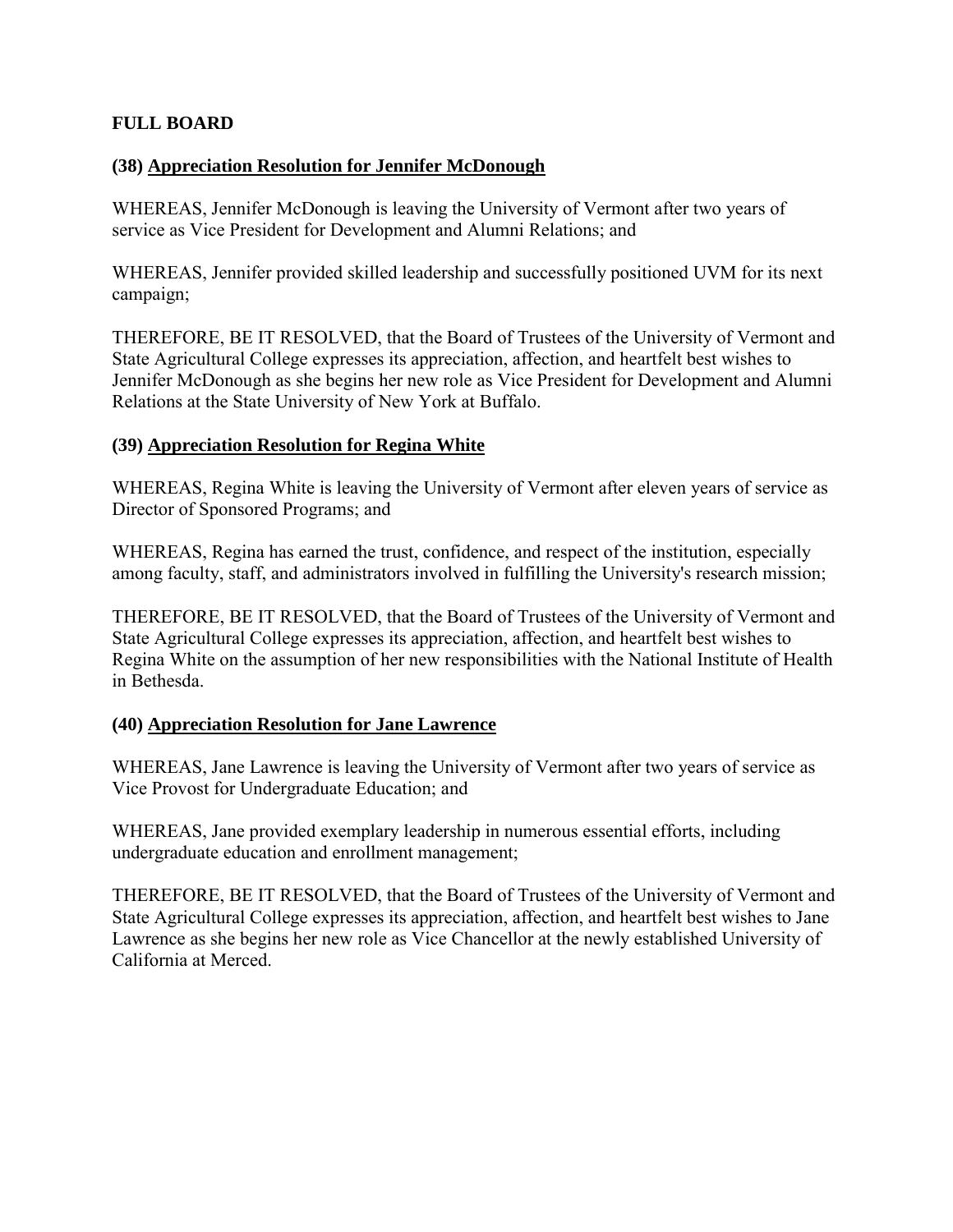## **CONSENT AGENDA**

### **August 18, 2001**

### <span id="page-17-0"></span>**COMMITTEE OF THE WHOLE**

#### **(1) Resolution for Appointment of Presidential Search Committee Vice Chair**

RESOLVED, that the Board hereby designates Search Committee member John Evans as Committee Vice Chair; and,

BE IT FURTHER RESOLVED, that this resolution supplements the Resolution for Appointment of Presidential Search Committee Members approved by this Board on April 12, 2001.

### **INVESTMENT COMMITTEE**

#### **(2) Maintenance of Accounts**

RESOLVED, that the President, Provost, Vice President for University Relations and Operations, and the Treasurer or any one of such officers are hereby authorized and empowered to carry out all legal acts relative to the maintenance of any Bank accounts.

BE IT FURTHER RESOLVED, that the agreements and authority herein confirmed shall continue in force until notice of amendment or revocation thereof by proper resolution shall be given to the Bank.

### **FACILITIES AND TECHNOLOGIES COMMITTEE**

### **(3) Deed of Easement for Pipeline** - **to Vermont Gas Systems, Inc., in the City of Burlington for 601 Main Street**

WHEREAS, the University is the owner of a building located at 601 Main Street in the City of Burlington; and

WHEREAS, the University desires and is willing to grant an easement ten feet wide to Vermont Gas Systems, Inc., in order to supply gas to its building located at 601 Main Street;

THEREFORE, BE IT RESOLVED, that the Board of Trustees hereby authorizes the President or Vice President for Operations and Relations, or their successors, to grant a Deed of Easement for Pipeline to Vermont Gas Systems, Inc., and to execute any and all instruments necessary to accomplish that purpose.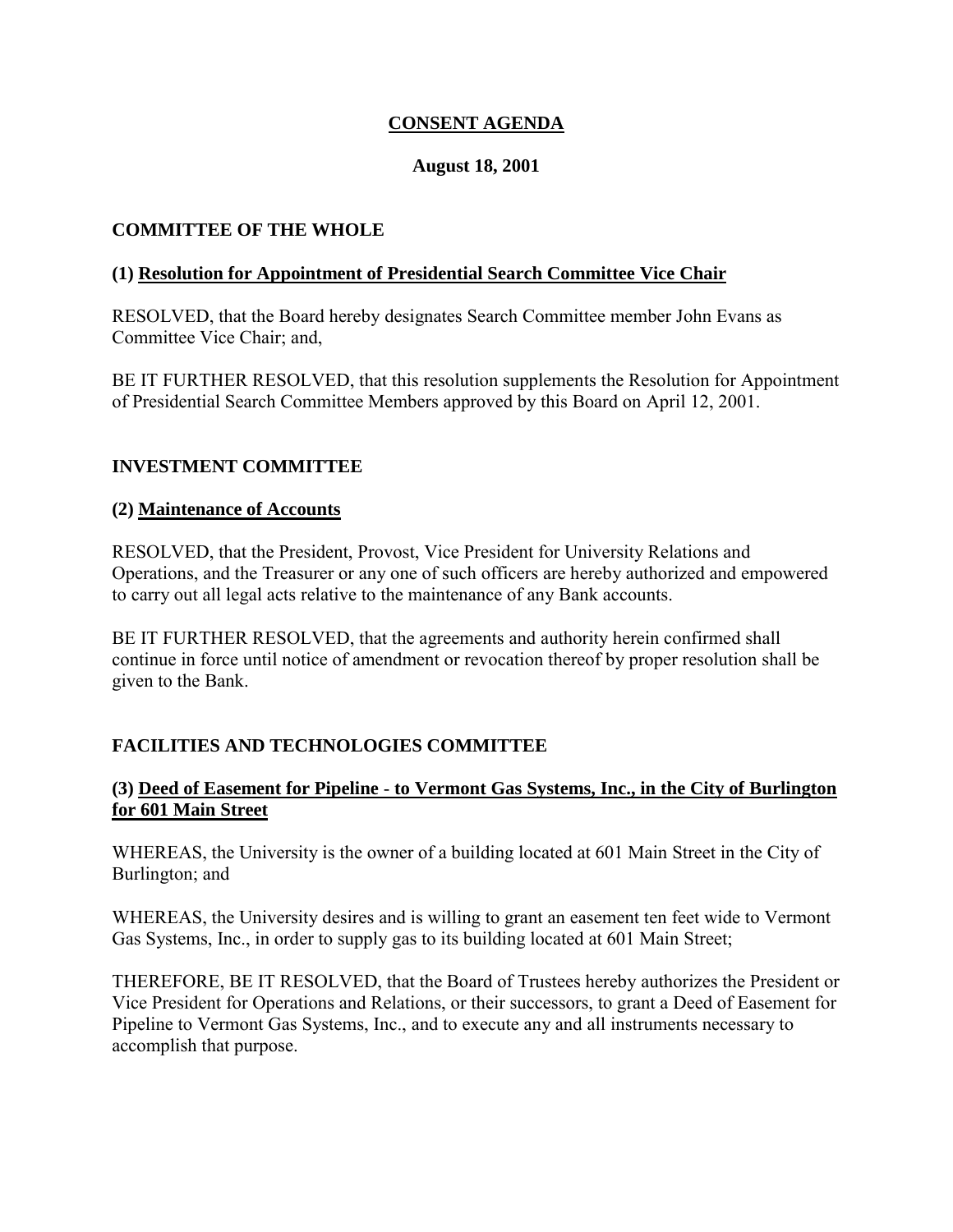<span id="page-18-0"></span>BE IT FURTHER RESOLVED, that the Secretary or Assistant Secretary will provide certificates of incumbency, as required, showing the names and signatures of those persons appointed to any of the positions heretofore mentioned and, further, that any officer of this corporation is hereby authorized to certify this resolution to whom it may concern.

# **(4) Student Housing Resolution**

WHEREAS, on May 18, 2001, this Board authorized the negotiation and execution of Part 1 of a two-part contract for pre-design services for the University's planned new student housing project; and

WHEREAS, on that same date, the Board authorized the negotiation and execution of Part 2 of the contract following Board approval of the Part 1 contract; and

WHEREAS, at its meeting on June 26, 2001, the Facilities and Technologies Committee hosted a presentation by the Ambling team, the independent development firm that successfully bid for the project, which presentation was favorably received by the Committee;

NOW, THEREFORE BE IT RESOLVED, that the Board approves the results of the Part 1 contract; and authorizes proceeding with Part 2.

## **(5) Resolution Authorizing Establishment of a Supporting Organization**

RESOLVED, that the University is hereby authorized to establish a non-profit corporation, as a supporting organization, organized to construct, own, and operate a student housing facility and, if so determined, a parking facility, and otherwise entitled to conduct related activities in furtherance of its tax-exempt purposes to support the University; and

BE IT FURTHER RESOLVED, that the University is hereby authorized to enter into contracts or other arrangements with the new corporation to accomplish the University's objective in establishing the corporation and to provide it funds not to exceed \$50,000 in order to pay for start-up and initial operating costs; and

BE IT FINALLY RESOLVED, that the University Interim President, or the Vice President of Operations, is hereby authorized to take all appropriate and necessary actions to implement this resolution, including but not limited to preparing and filing organizational documents, establishing a governance structure, appointing the initial director(s) reserved to the University, and obtaining available federal and Vermont tax exemptions for the new corporation.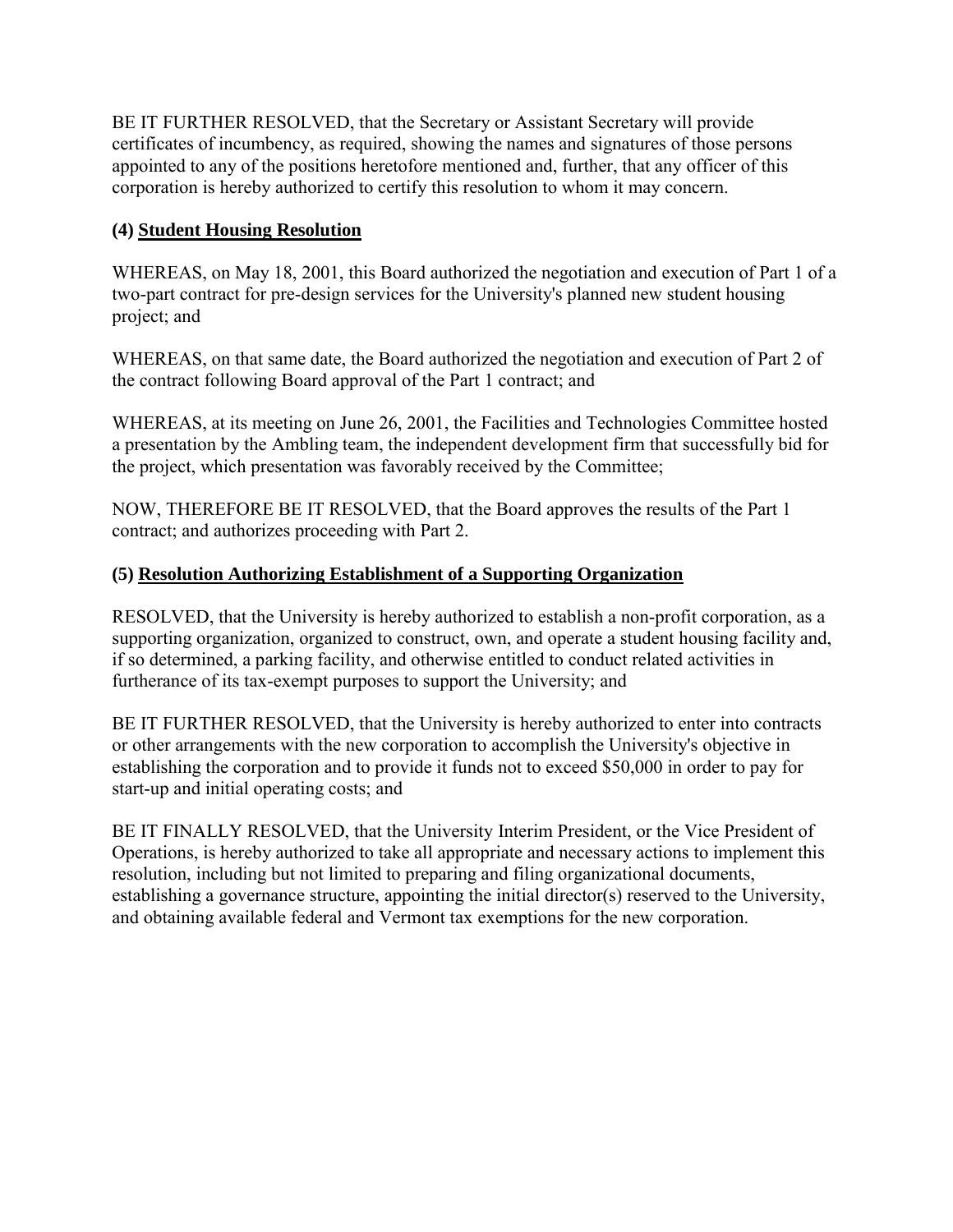### <span id="page-19-0"></span>**FINANCE AND BUDGET COMMITTEE**

### **(6) Acceptance of Gifts and Grants**

RESOLVED, that the Board of Trustees hereby accepts gifts in the amount of \$3,105,348.37 for the period April 1, 2001 through June 30, 2001 and grants and contracts in the amount of \$24,915,832 for the period March 1, 2001 through June 30, 2001.

### **(7) Heat Line Indebtedness**

DECLARATION OF OFFICIAL INTENT OF THE UNIVERSITY OF VERMONT TO REIMBURSE CERTAIN EXPENDITURES FROM PROCEEDS OF INDEBTEDNESS

WHEREAS, the University of Vermont intends to replace a section of its heat line from the Central Heating Plant to the Aiken Center, and to make changes to convert the South Campus Heat Line from high temperature hot water to steam (the "Project"); and

WHEREAS, the University expects to pay certain expenditures (the "Reimbursement Expenditures") in connection with the Project prior to issuance of indebtedness for the purpose of financing costs associated with the Project on a long-term basis; and

WHEREAS, the University reasonably expects that debt obligations in an amount not expected to exceed \$100 million, will be issued and that certain of the proceeds of such debt obligations will be used to reimburse the Reimbursement Expenditures; and

WHEREAS, Section 1.150-2 of the Treasury Regulations requires the University to declare its reasonable official intent to reimburse prior expenditures for the Project with proceeds of a subsequent borrowing;

NOW, THEREFORE, the University of Vermont declares:

Section 1. The University of Vermont finds and determines that the foregoing recitals are true and correct.

Section 2. This declaration is made solely for purposes of establishing compliance with the requirements of Section 1.150-2 of the Treasury Regulations. This declaration does not bind the Issuer to make any expenditure, incur any indebtedness, or proceed with the Project.

Section 3. The Issuer hereby declares its official intent to use proceeds of indebtedness to reimburse itself for Reimbursement Expenditures.

Section 4. This declaration shall take effect from and after its adoption.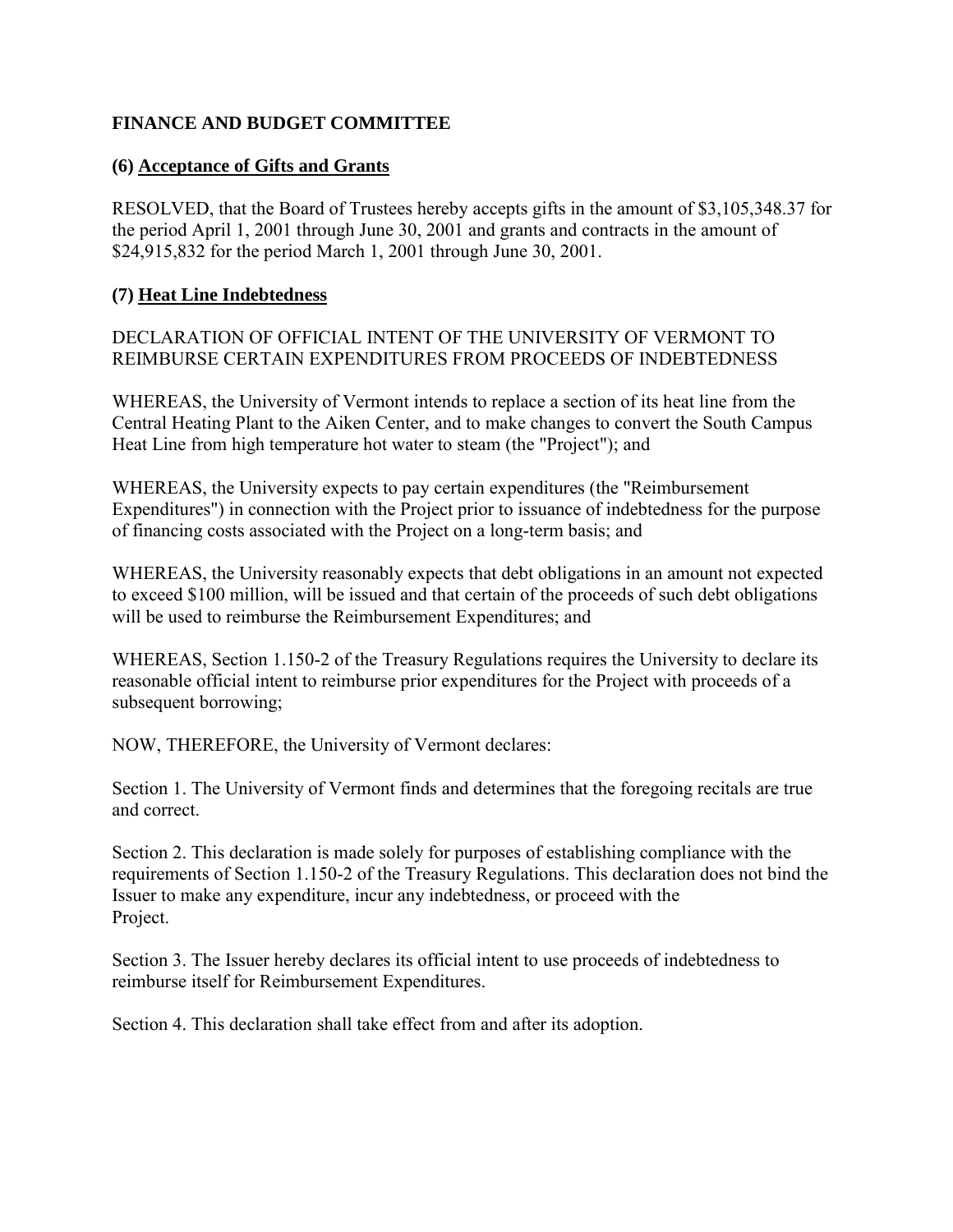### <span id="page-20-0"></span>**FULL BOARD**

### **(8) Authorization for President to Confer Honorary Degree**

RESOLVED, that the President is hereby authorized to offer and confer an honorary degree at the 2002 Commencement for Commencement Speaker David McCullough, as recommended by the Joint Committee on Honorary Degrees.

#### **(9) Appreciation Resolution for David Wolk**

WHEREAS, David Wolk is leaving as Trustee of The University of Vermont, to assume the Presidency of Castleton State College; and

WHEREAS, David Wolk has enriched the Board with his reasoned leadership, good humor, and abiding commitment to excellence while serving as Vice Chair of the Academic and Student Programs Committee, Co-Chair of the Joint Committee on Honorary Degrees, and as a member of the Finance and Budget Committee, Sub-Committee for Presidential Evaluation, and Presidential Search Committee,

THEREFORE, BE IT RESOLVED, that the Board of Trustees of The University of Vermont and State Agricultural College expresses its appreciation, affection, and heartfelt best wishes to Trustee David S. Wolk.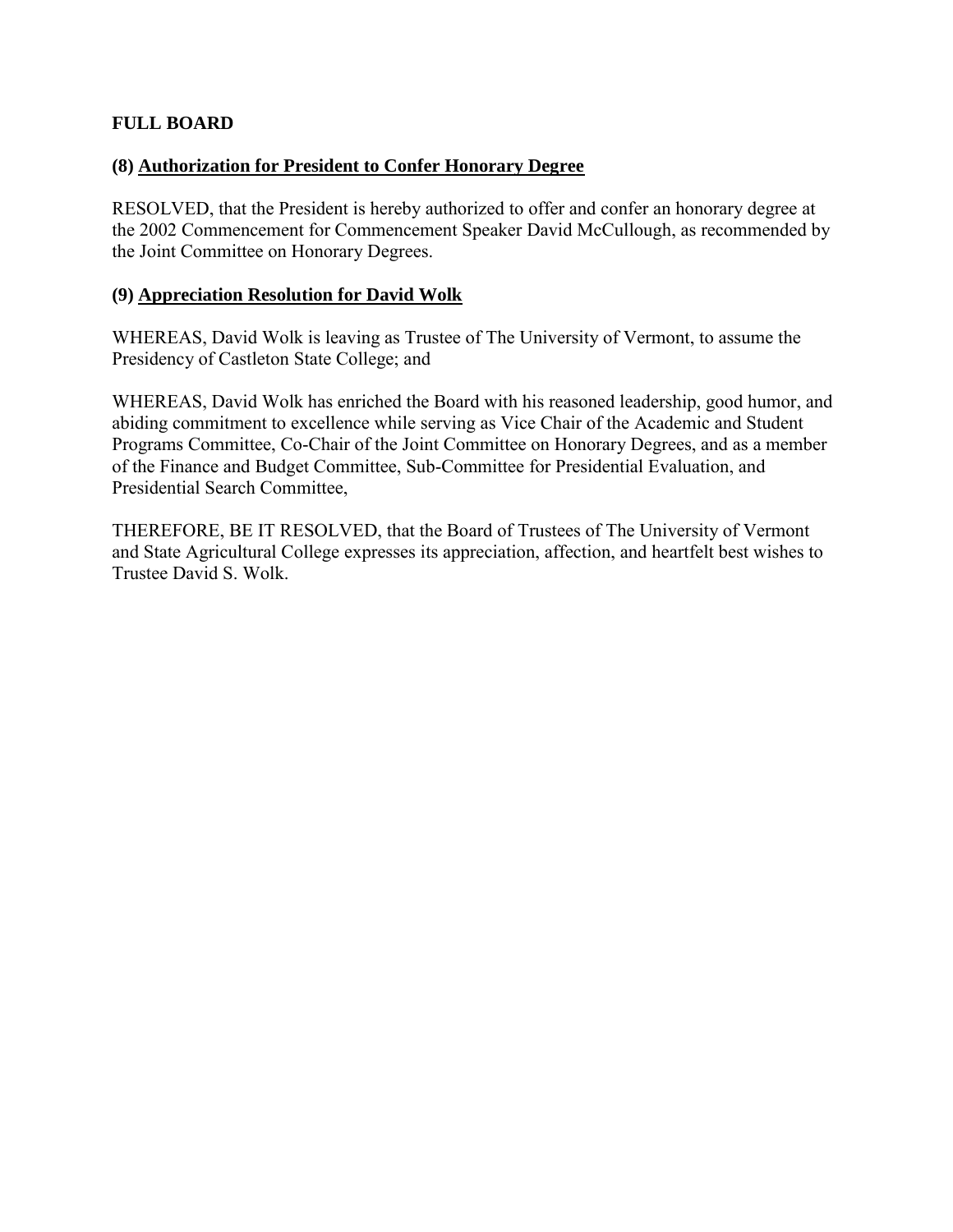# **CONSENT AGENDA**

# **May 18, 2001**

### <span id="page-21-0"></span>**COMMITTEE OF THE WHOLE**

#### **(1) Resolution Approving Interim Provost Appointment**

WHEREAS, Edwin I. Colodny, Acting President of the University effective June 1, 2001, has nominated Dr. A. John Bramley to serve as Interim Provost;

NOW THEREFORE, BE IT RESOLVED, that the Board of Trustees hereby approves the appointment and employment of Dr. A. John Bramley as Interim Provost, effective June 1, 2001, or on such other date as Acting President Colodny determines to be appropriate; and

BE IT FURTHER RESOLVED, that the Board of Trustees hereby authorizes Acting President Colodny to negotiate the terms and conditions of the Interim Provost's appointment and employment in a manner consistent with applicable University Bylaws and *Officers' Handbook*  requirements, and to execute associated documents on behalf of the University.

# **FACILITIES AND TECHNOLOGIES COMMITTEE**

### **(2) Heat Line Replacement and Thermal Medium Conversion Approval Resolution**

WHEREAS, the University operates a central heating plant; and

WHEREAS, the heat distribution line running from the central heating plant to Aiken Hall has deteriorated to the point where immediate replacement is warranted; and,

WHEREAS, the University wishes to convert the thermal medium used for the South Campus Heat Line from high temperature hot water to high pressure steam; and

WHEREAS, the work is compatible with the proposed Burlington Community Energy System;

THEREFORE, BE IT RESOLVED, that the Board of Trustees hereby authorizes the President, Provost, or Vice President for Operations and Relations, or their successors and designees, to spend up to \$2,500,000 for heat line replacement and thermal conversion of the South Campus Heating System, and to execute any and all instruments necessary to accomplish this purpose; and

BE IT FURTHER RESOLVED, that the Secretary or Assistant Secretary will provide certificates of incumbency, as required, showing the names and signatures of those persons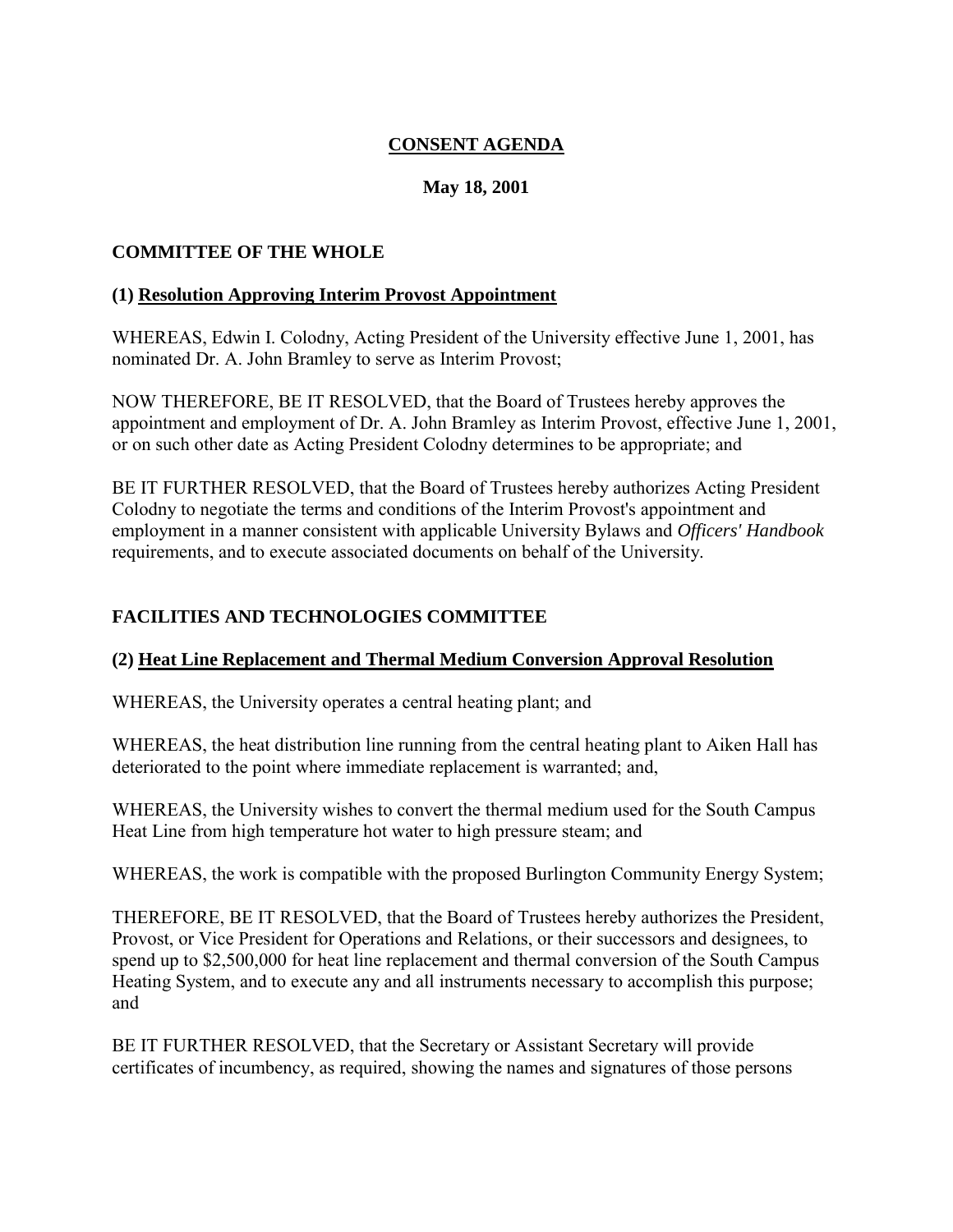<span id="page-22-0"></span>appointed to any of the positions heretofore mentioned and, further, that any officer of this corporation is hereby authorized to certify this resolution to whom it may concern.

# **(3) Student Housing Resolution**

WHEREAS, this Board approved a resolution on October 13, 2000, to request proposals aimed to achieve the design, financing, construction and/or operation of apartment-style housing for upperclass and graduate students; and

WHEREAS, this Board also approved the goal of expanding existing student housing capacity by no less than 400 additional beds through a housing project(s) or other appropriate means; and

WHEREAS, the University Housing Selection Committee has received, reviewed and evaluated proposals and oral presentations from four independent development firms; and

WHEREAS, the University Housing Selection Committee has recommended the selection of one of those firms;

NOW, THEREFORE, BE IT RESOLVED, that the Acting President, or Vice President for University Relations and Operations ("Vice President"), or a designee of either, is authorized and directed to negotiate and execute Part 1 of a two-part contract for predesign services to yield a marketable, and financially feasible and sustainable student housing project; and

BE IT FURTHER RESOLVED, that the Board also authorizes and directs the Acting President or Vice President to negotiate and execute Part 2 of the contract in the form of a ground lease agreement, following its approval of the results of the Part 1 contract, to design, finance, construct and operate the student housing project at the Redstone Campus; and

BE IT FINALLY RESOLVED, that the Secretary or Assistant Secretary will provide certificates of incumbency, as required, showing the names and signatures of those persons appointed to any of the positions heretofore mentioned and, further, that any officer of this corporation is hereby authorized to certify this resolution to whom it may concern.

# **ACADEMIC AND STUDENT PROGRAMS COMMITTEE**

# **(4) Authorization for President to Award May Degrees**

RESOLVED, that the Board of Trustees approves the awarding of degrees to those students who have completed degree requirements and who have been recommended by their respective deans and approved by the UVM Faculty Senate at their February 13, 2001 meeting.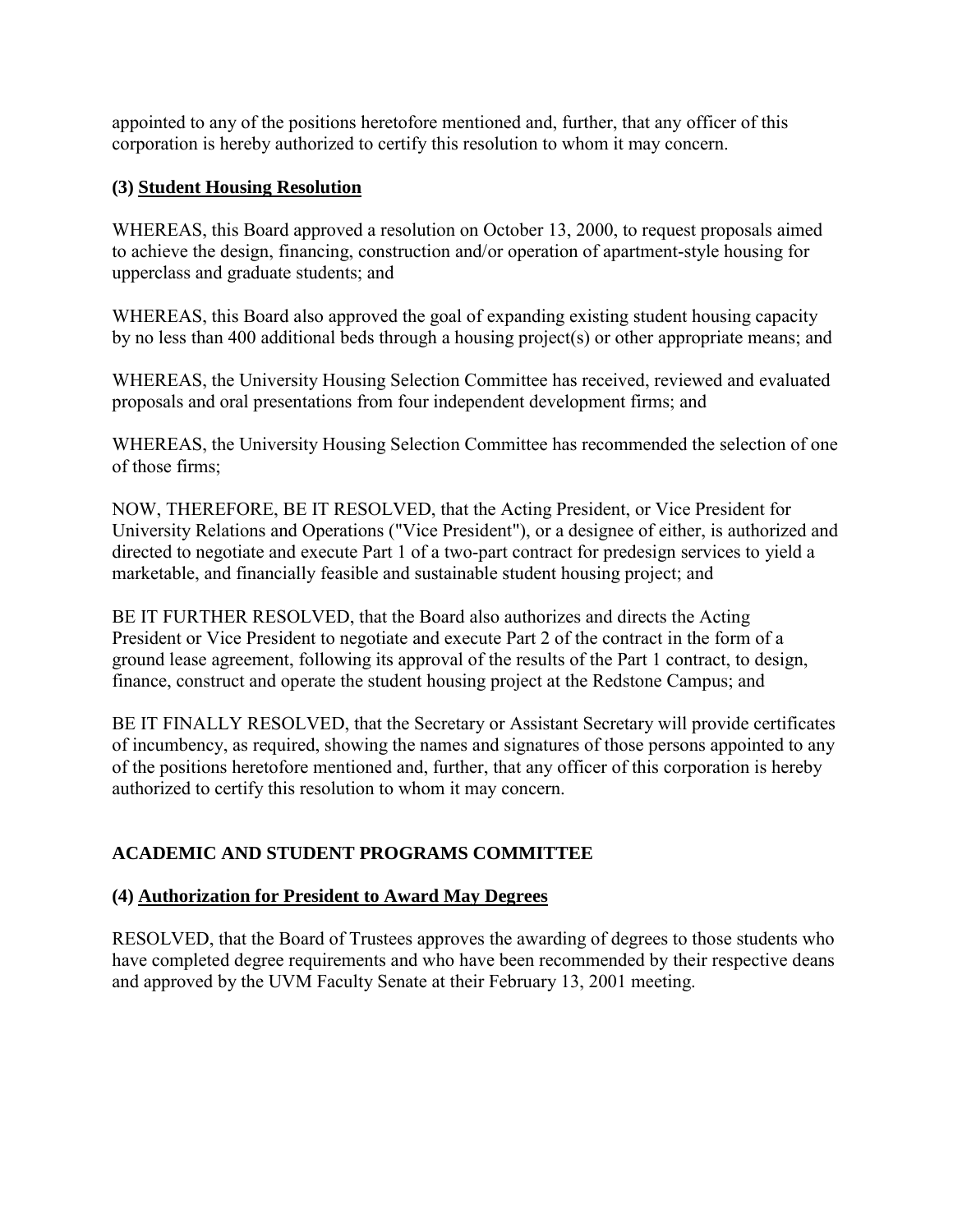## <span id="page-23-0"></span>**(5) Approval of Changes to** *Officers' Handbook*

RESOLVED, that the Board of Trustees approves editorial changes to the *Officers' Handbook*  and Faculty Senate Constitution and Bylaws as noted on the attached mail ballot list, approved by the Faculty Senate on December 15, 2000 and by President Ramaley on December 20, 2000.

### **(6) Approval of Changes to** *Officers' Handbook*

RESOLVED, that the Board of Trustees approves changes to Section 205\* of the *Officers' Handbook* as approved by the Faculty Senate on December 15, 2000 and President Ramaley on December 20, 2000.

\*The attached Faculty Senate action dated December 15, 2000 is related to changes to Sections 205 and 208 of the *Officers' Handbook.* However, approval for changes to Section 205 only are being requested at the May 17, 2001 meeting.

## **(7) Approval of Amendment to the Constitution and Bylaws of the Faculty Senate**

RESOLVED, that the Board of Trustees approves the amendment to Section 7.121a of the Constitution and Bylaws of the Faculty Senate as approved by the Faculty Senate via mail ballot on March 5, 2001 and by Acting President Martin on April 2, 2001.

### **(8) Resolution Authorizing Trustee Appointment**

WHEREAS, the Adult Essential Skills Advisory Board has requested that this Board of Trustees designate a Trustee representative of the University to the Adult Essential Skills Advisory Board; and

WHEREAS, in its mission statement and goals articulation the University commits to objectives including the sharing of knowledge through outreach and engagement; enhancing research-based lifelong learning opportunities for individuals and communities throughout Vermont; and nurturing the relationship of the University to the State of Vermont and its citizens in order to enhance the quality of life for all persons in the State;

NOW, THEREFORE, in service to these ends,

BE IT RESOLVED, that the Board hereby appoints Trustee Richard Hube to serve as the University Trustee representative to the Adult Essential Skills Advisory Board until it names a successor or superseding action is otherwise taken by resolution of this Board.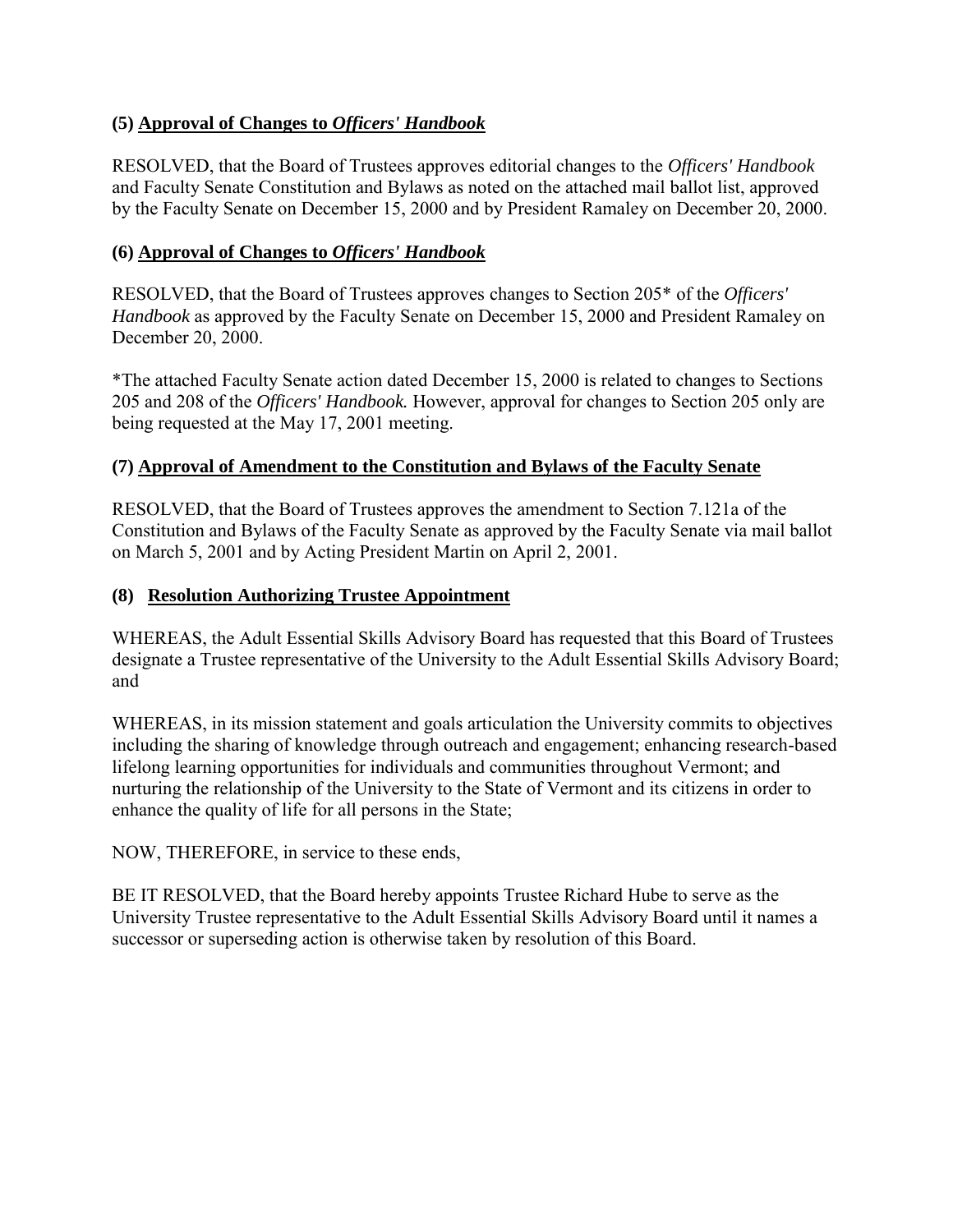# <span id="page-24-0"></span>**FINANCE AND BUDGET COMMITTEE**

### **(9) Acceptance of Gifts and Grants**

RESOLVED, that the Board of Trustees hereby accepts gifts in the amount of \$2,710,434.31 for the period January 1, 2001 through March 31, 2001 and grants and contracts in the amount of \$23,344,819 for the period December 1, 2000 through February 26, 2001.

#### **(10) Fiscal Year 2002 Budget Premises: General University**

RESOLVED, that the Board of Trustees hereby approves the budget premises for Fiscal Year 2002 which lead to a General Fund operating budget for the University of \$166,567,000, and authorizes the Acting President to proceed with detailed budget preparation in accordance with these premises.

#### **(11) Fiscal Year 2002 Operating Budget: Morgan Horse Farm**

RESOLVED, that the Board of Trustees approves the recommended operating budget for the Morgan Horse Farm for Fiscal Year 2002 in the amount of \$384,482.

#### **(12) Tuition Charges for Fiscal Year 2002**

RESOLVED, that the Board of Trustees hereby approves increases in the following tuition rates effective with the 2001-2002 academic year:

- a. In-state tuition from \$7,692 to \$8,040 per year, or \$335 per credit hour.
- b. Out-of-state tuition from \$19,236 to \$20,100 per year, or \$838 per credit hour.
- c. Medical student in-state tuition from \$19,920 to \$20,520 per year for first-year students; from \$19,920 to \$20,420 for second-year students; from \$19,540 to \$20,020 for third-year students; and from \$19,060 to \$19,540 for fourth-year students.

Medical student out-of-area tuition from \$34,860 to \$35,900 per year for firstyear students; from \$34,860 to \$35,740 for second-year students; from \$34,200 to \$35,060 for third-year students; and from \$33,380 to \$34,220 for fourth-year students.

per year

### **(13) Room and Meal Plan Rates, Fiscal Year 2001**

RESOLVED, that the Board of Trustees hereby approves room and meal plan rates for Fiscal Year 2002 as follows:

| Single room       | \$4,608 |
|-------------------|---------|
| Double room       | \$4,040 |
| Triple room       | \$3,276 |
| Light meal plan   | \$1,628 |
| Average meal plan | \$2,056 |
| Full meal plan    | \$2,300 |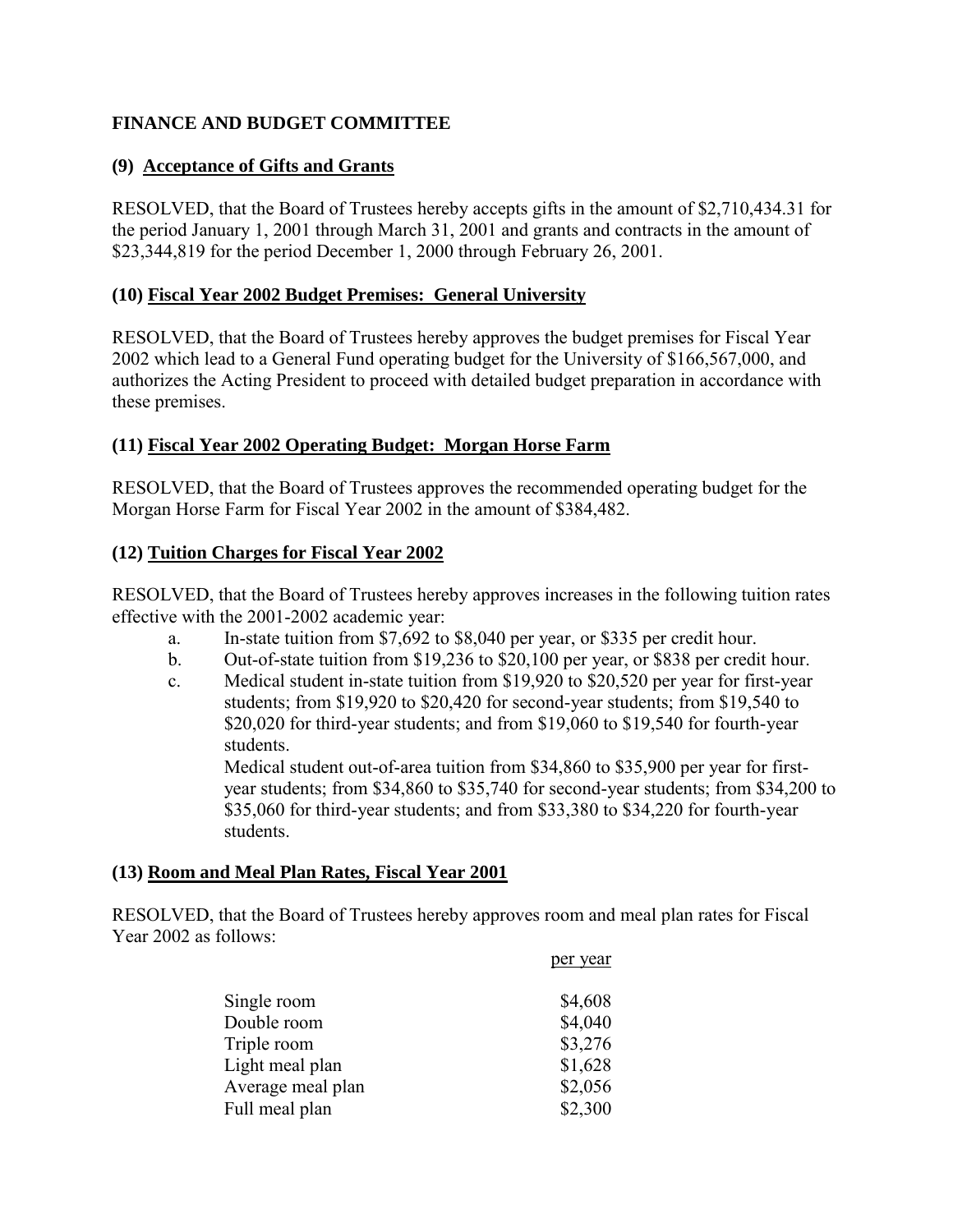### <span id="page-25-0"></span>**(14) Fees for Fiscal Year 2002**

RESOLVED, that the Board of Trustees approves increases in the following fees effective with the 2001-2002 academic year:

- a. Comprehensive Student Fee from \$486 to \$505 per year;
- b. Student Government Association Fee from \$90 to \$100 per year.

### **FULL BOARD**

#### **(15) Appreciation Resolution for Rebecca Martin**

WHEREAS, Rebecca R. Martin served this University in a time of need in the role of Acting President; and

WHEREAS, Dr. Martin simultaneously performed the duties of Acting President and Interim Provost during the Spring, 2001 semester; and

WHEREAS, her performance and achievements were exemplary during this challenging time;

THEREFORE, BE IT RESOLVED, that this Board of Trustees expresses to Rebecca Martin its deep appreciation for her work, its recognition of her profound commitment to UVM, and its best wishes for continuation of a distinguished career at UVM and in higher education.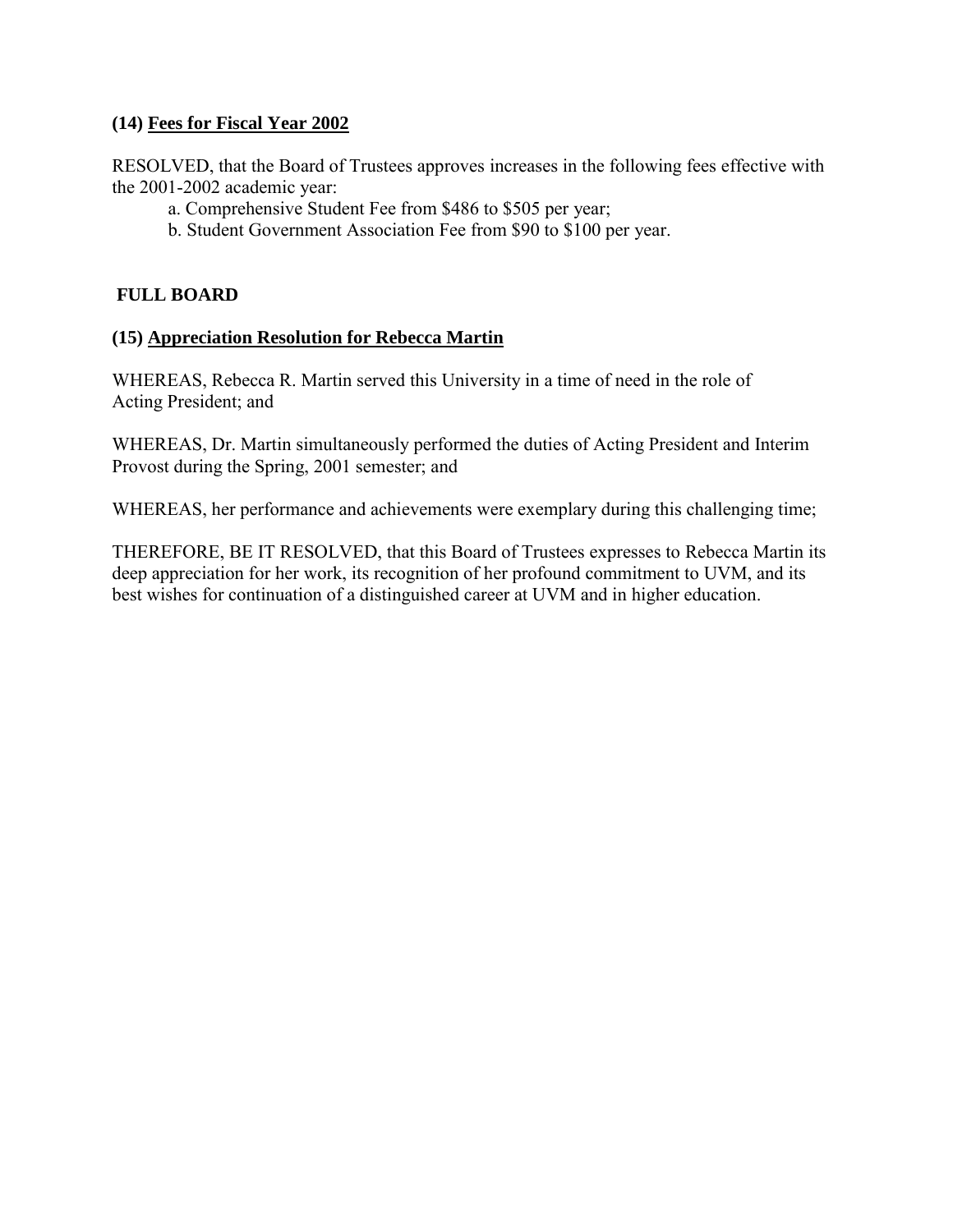### <span id="page-26-0"></span>**The University of Vermont and State Agricultural College Board of Trustees**

**Thursday, April 12, 2001** 

## **Resolution for Appointment of Presidential Search Committee Members**

RESOLVED, that the Board hereby appoints Bruce Lisman as Chair of the Search Committee ("the Committee") for President of the University of Vermont; and

BE IT FURTHER RESOLVED, that the Board hereby appoints the following trustees as members of the Committee: Ben Forsyth, Martha Heath, Tom Little, Karen Meyer, Robert Young, and, as alternate committee member, David Wolk, and as additional committee members Donald DeHayes, Rebecca Flewelling, Thomas Gustafson, Eugene Kalkin and Mary Peabody; and

BE IT FURTHER RESOLVED, that the Board hereby appointments the following constituent representatives designated as members of the Committee pursuant to the provisions of the *Officers' Handbook* governing presidential searches: Faculty members: David Christensen, John Evans, Susan Hasazi and George Osol; Staff members: Tobey Clark and Bea Harvey; and Student members: Jonathan Badaracco and Julie Bykowski.

BE IT FINALLY RESOLVED, that this resolution supersedes the Resolution for Appointment of Presidential Search Committee Members approved by the Board on March 14, 2001.

### **Resolution Regarding Presidential Appointment**

BE IT RESOLVED, that the Board of Trustees hereby approves and authorizes an offer of appointment and employment to Edwin I. Colodny, to serve as Acting President effective as of the first date of his availability and beginning no later than June 4, 2001, and as Interim President effective July 1, 2001; and

BE IT FURTHER RESOLVED, that Edwin I. Colodny shall serve in this capacity and discharge the duties of President in conformance with the requirements of the University Bylaws and *Officers' Handbook,* and otherwise as reasonably requested by this Board; and

BE IT FURTHER RESOLVED, that the Board hereby authorizes Martha Heath, Chair of the Search Committee for the Interim President and Vice Chair of the Board, in consultation with the Executive Committee, to negotiate an employment contract between the University and Edwin I. Colodny, upon terms and conditions consistent with the requirements just described; and

BE IT FINALLY RESOLVED, that the foregoing authorizations supersede those extended in the Board resolution of March 14, 2001.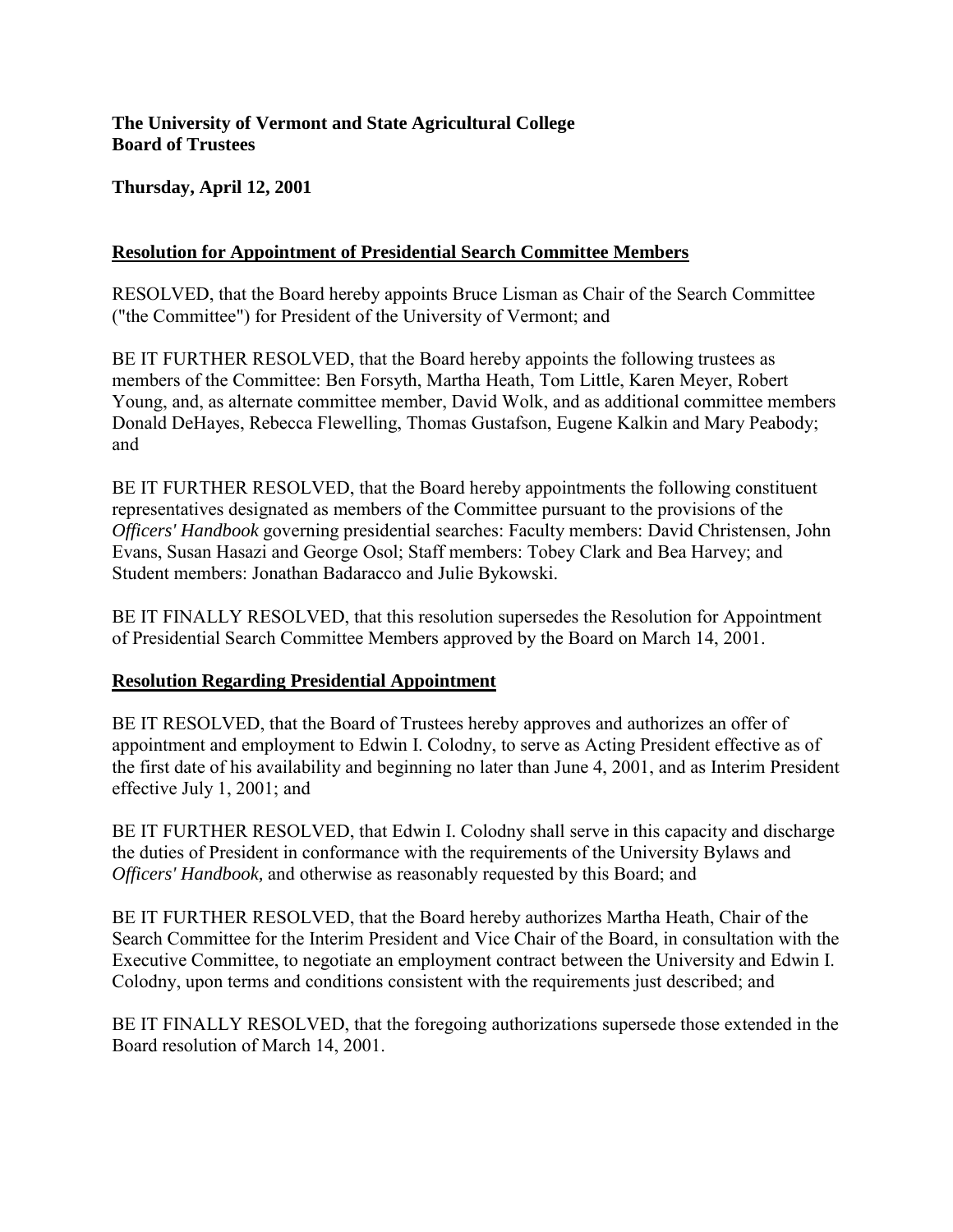### <span id="page-27-0"></span>**The University of Vermont and State Agricultural College Board of Trustees**

## **Wednesday, March 14, 2001**

### **Resolution for Appointment of Presidential Search Committee Members**

RESOLVED, that the Board hereby appoints Bruce Lisman as Chair of the Search Committee ("the Committee") for President of the University of Vermont; and

BE IT FURTHER RESOLVED, that the Board hereby appoints the following trustees as members of the Committee: Ben Forsyth, Martha Heath, Tom Little, Karen Meyer, Robert Young, and as additional committee members Eugene Kalkin, and Thomas Gustafson; and

BE IT FINALLY RESOLVED, that the Board hereby delegates authority to the Executive Committee to ratify the appointment of constituent representatives designated as members of the Committee pursuant to the provisions of the *Officers' Handbook* governing presidential searches.

### **Resolution for the Appointment of Treasurer**

RESOLVED, that the Board hereby appoints Bonnie Cauthon as University Treasurer, effective as of the date and time of resignation of the incumbent Treasurer, Kathleen Payne; and

BE IT FUTHER RESOLVED, that the Board hereby authorizes and directs Ms. Cauthon to fulfill the responsibilities of the Treasurer as stated in the University Bylaws upon commencement of her appointment.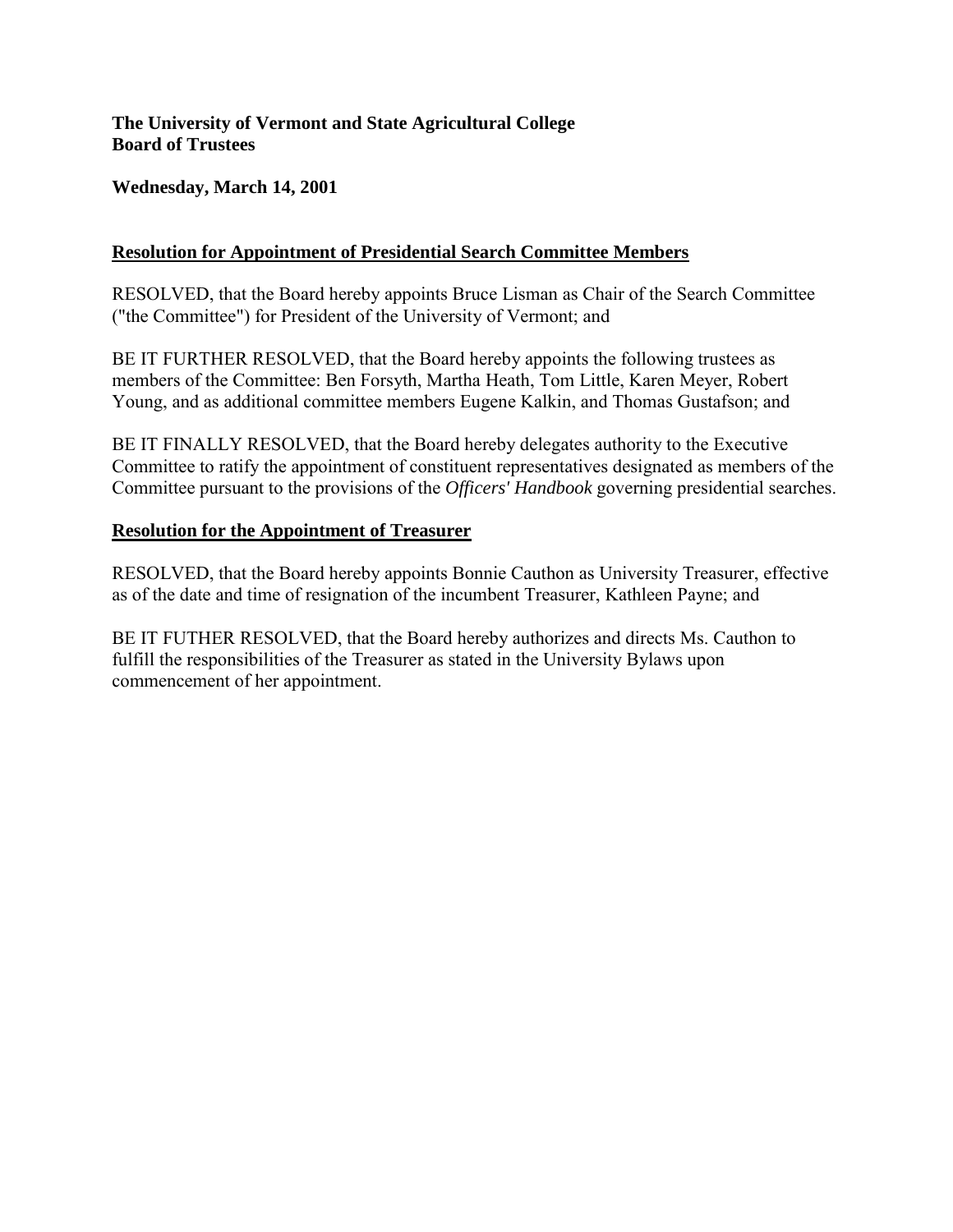#### **REVISED CONSENT AGENDA**

### **February 24, 2001**

### <span id="page-28-0"></span>**COMMITTEE OF THE WHOLE**

### **(1) Appointment of Committee Assignments for New Trustee**

RESOLVED, that the Board approves the appointment of Trustee Robert H. Young to the Academic & Student Programs, Finance & Budget, and Audit Committees.

# **FACILITIES AND TECHNOLOGIES COMMITTEE**

## **(2) Given Medical Building Renovations**

WHEREAS, the Given Medical Building is in need of mechanical, electrical, and space configuration upgrades to support significant current and projected growth in the biomedical research conducted by the faculty, staff, and students of the College of Medicine; and,

WHEREAS, the College of Medicine has identified the need for Phase I renovations of the Given Building to be performed in conjunction with the construction of the temporary Dana Library during the summer of 2001; and,

WHEREAS, the College of Medicine has identified \$2,500,000 from grants and other funds available for allocation to the Phase I renovations;

THEREFORE, BE IT RESOLVED, that the Provost or Vice President for University Relations and Operations, or their designees, be authorized to execute any and all documents necessary to spend up to \$2,500,000 to undertake renovations to the Given Medical Building; and

BE IT FURTHER RESOLVED, that the Secretary or Assistant Secretary will provide certificates of incumbency, as required, showing the names and signatures of those persons appointed to any of the positions heretofore mentioned and, further, that any officer of this corporation is hereby authorized to certify this resolution to whom it may concern.

### **(3) Living/Learning Dining and Classroom Improvements**

WHEREAS, the Board of Trustees approved at its October 20, 2000 meeting the modernization and upgrade of both classrooms and dining facilities at the Living and Learning Center; and,

WHEREAS, the scope of the project has been expanded to better meet the needs of the students to be served; and,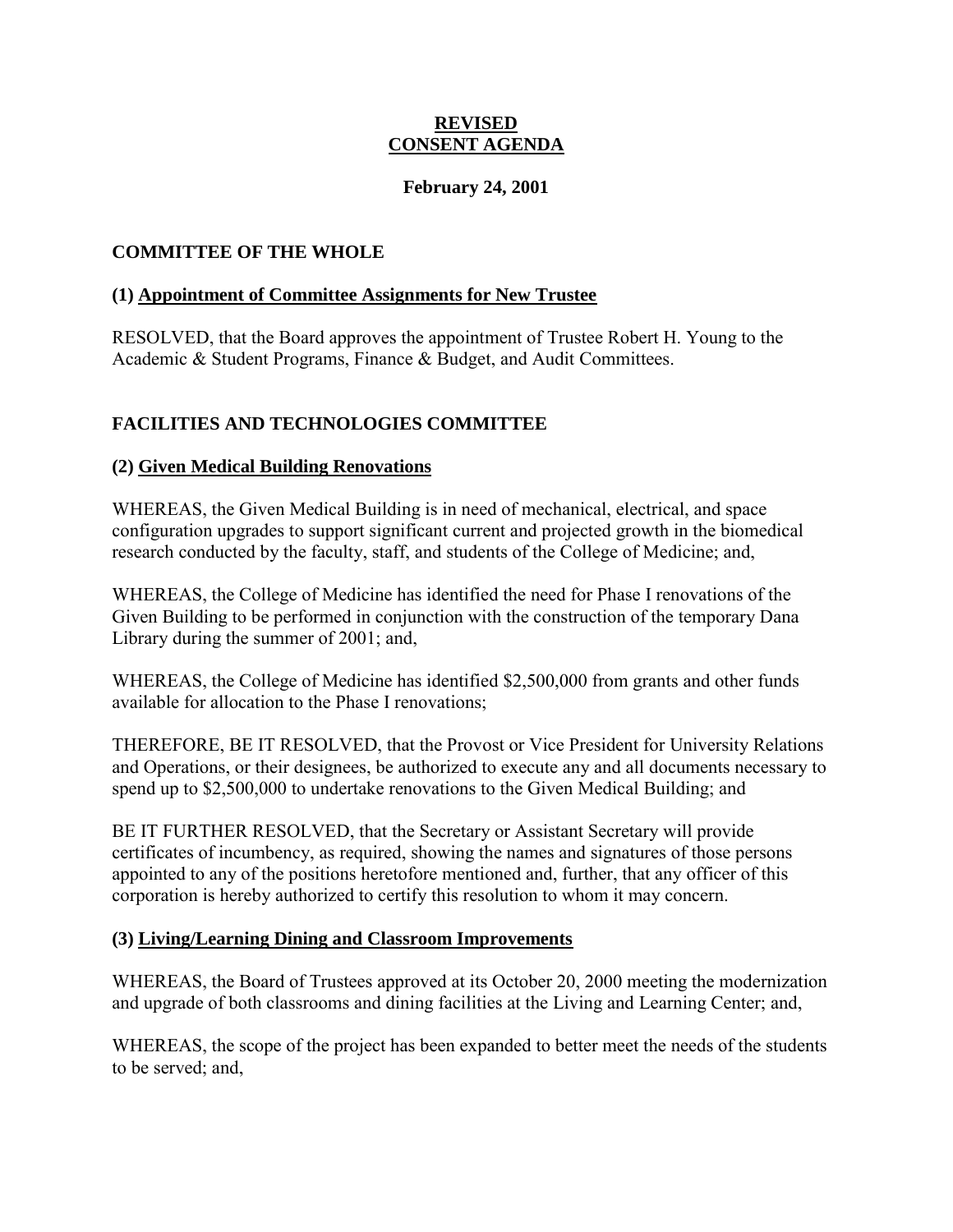<span id="page-29-0"></span>WHEREAS, Sodexho-Marriott has agreed to increase its investment in the project by an additional \$750,000;

THEREFORE, BE IT RESOLVED, that the Board of Trustees hereby authorizes the Vice President for University Relations and Operations, or his designee, to increase the project budget from \$2,750,000 to \$3,500,000; and

BE IT FURTHER RESOLVED, that the Secretary or Assistant Secretary will provide certificates of incumbency, as required, showing the name and signature of the person appointed to the position heretofore mentioned, and further, that any officer of this corporation is hereby authorized to certify this resolution to whom it may concern.

### **(4) Resolution Authorizing the Sale of Property in Richford, Vermont**

WHEREAS, Missisquoi Manor, located at 70 Liberty Street, Richford, Vermont, is a subsidized housing project for the elderly that was constructed with Section 8 HUD funding; and

WHEREAS, in 1992, William D. Flanders established a Charitable Remainder Unitrust funded with an interest in Missisquoi Manor; and

WHEREAS, William and Phyllis Flanders were income beneficiaries of the trust during their lifetimes, and are now both deceased; and

WHEREAS, upon the death of the survivor of William and Phyllis Flanders, the University became the sole owner of Missisquoi Manor; and

WHEREAS, the University has retained The Stratevest Group to manage and market the property; and

WHEREAS, the Stratevest Group is aware of interested buyers for the property and the University has recommended that The Stratevest Group solicit bids on the property; and

WHEREAS, upon the sale of the property, per the terms of a Memorandum of Understanding between William D. Flanders and the University of Vermont, the principal of the trust will be used by the University to provide unrestricted financial support for the Athletic Department and may be used at the discretion of the Director of Athletics;

THEREFORE, BE IT RESOLVED, that the Board of Trustees hereby authorizes the Vice President for University Operations and Relations, or his successor, to negotiate the sale of the property and to execute any and all instruments necessary to accomplish that purpose; and

BE IT FURTHER RESOLVED, that the Secretary or Assistant Secretary will provide certificates of incumbency, as required, showing the name and signature of the person appointed to the position heretofore mentioned and, further, that any officer of this Corporation is hereby authorized to certify this resolution to whom it may concern.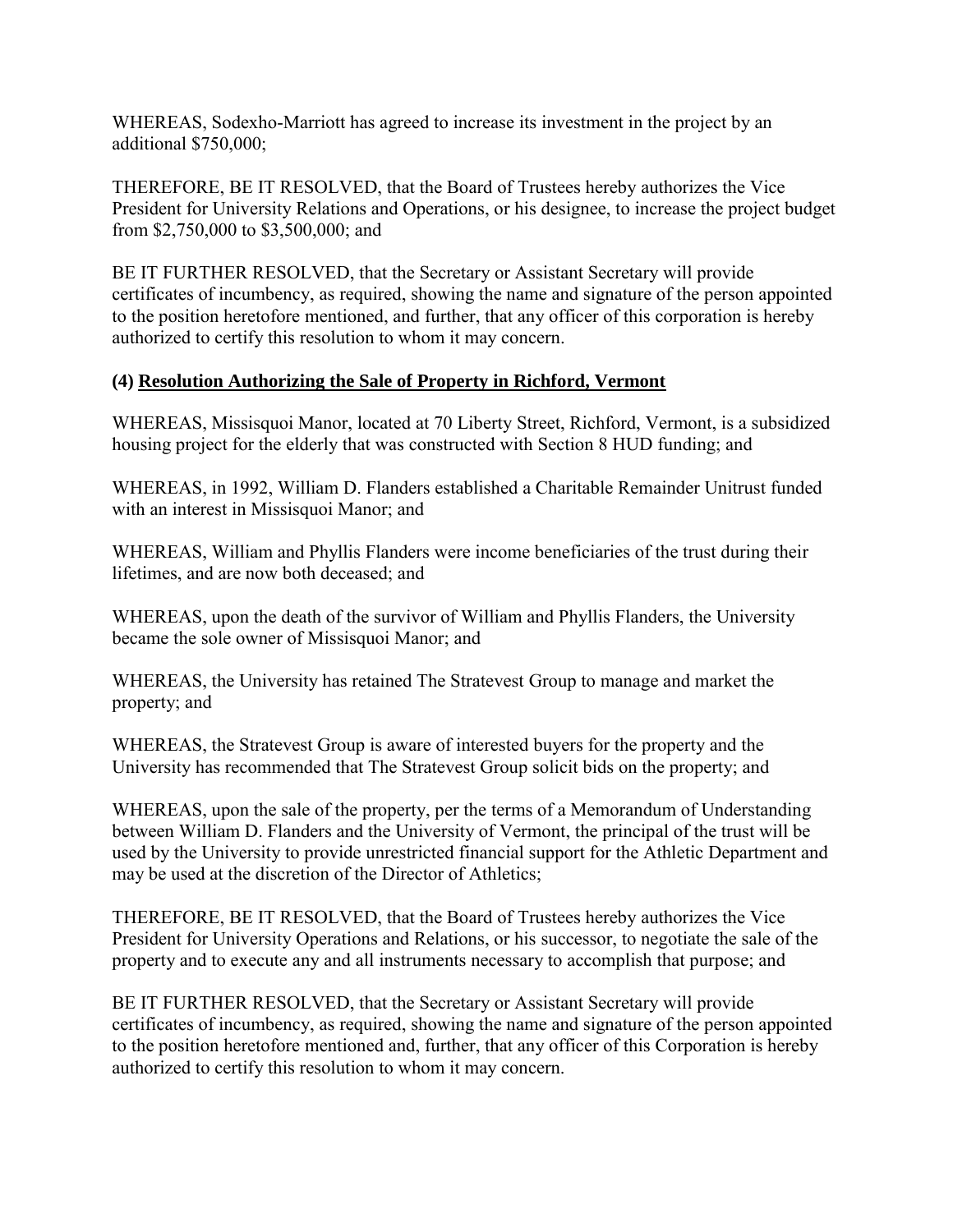# <span id="page-30-0"></span>**ACADEMIC AND STUDENT PROGRAMS COMMITTEE**

## **(5) Resolution in Support of Vermont Public Education Partnership**

WHEREAS, a major area of emphasis within the University's Strategic Action Plan is to respond to the needs of society; and

WHEREAS, UVM President Ramaley, VSC Chancellor Clarke, and Commissioner of Education Wolk established the Vermont Public Education Partnership to improve the future of all public education in Vermont, from pre-kindergarten through college and beyond; and

WHEREAS, the Vermont Public Education Partnership has developed a public policy agenda and agreed to additional areas of partnership as described in its first report, "An Alliance for Learning and Opportunity," dated January 29, 2001; and

WHEREAS, to strengthen this partnership, the report includes the development of a joint legislative agenda by the University, the Vermont State Colleges, and the Vermont Department of Education; and

WHEREAS, the Board has reviewed the report of the Vermont Public Education Partnership;

THEREFORE BE IT RESOLVED, that the Board endorses and fully supports the report and direction of the Vermont Public Education Partnership, in concert with the University's Strategic Action Plan

### **(6) Authorization for President to Award March Degrees**

RESOLVED, that the Board of Trustees approves the awarding of degrees to those students who have completed degree requirements and who have been recommended by their respective deans and approved by the UVM Faculty Senate at their February 13, 2001 meeting.

### **(7) Appointment of Corse Professorship of English Literature**

RESOLVED, that the Board of Trustees approves the appointment of Professor Anthony Bradley as the Corse Professor of English Literature.

# **FINANCE AND BUDGET COMMITTEE**

### **(8) Acceptance of Gifts and Grants**

RESOLVED, that the Board of Trustees hereby accepts gifts in the amount of \$5,866,458.51 for the period October 1, 2000 through December 31, 2000 and grants and contracts in the amount of \$19,964,699 for the period September 1, 2000 through November 30, 2000.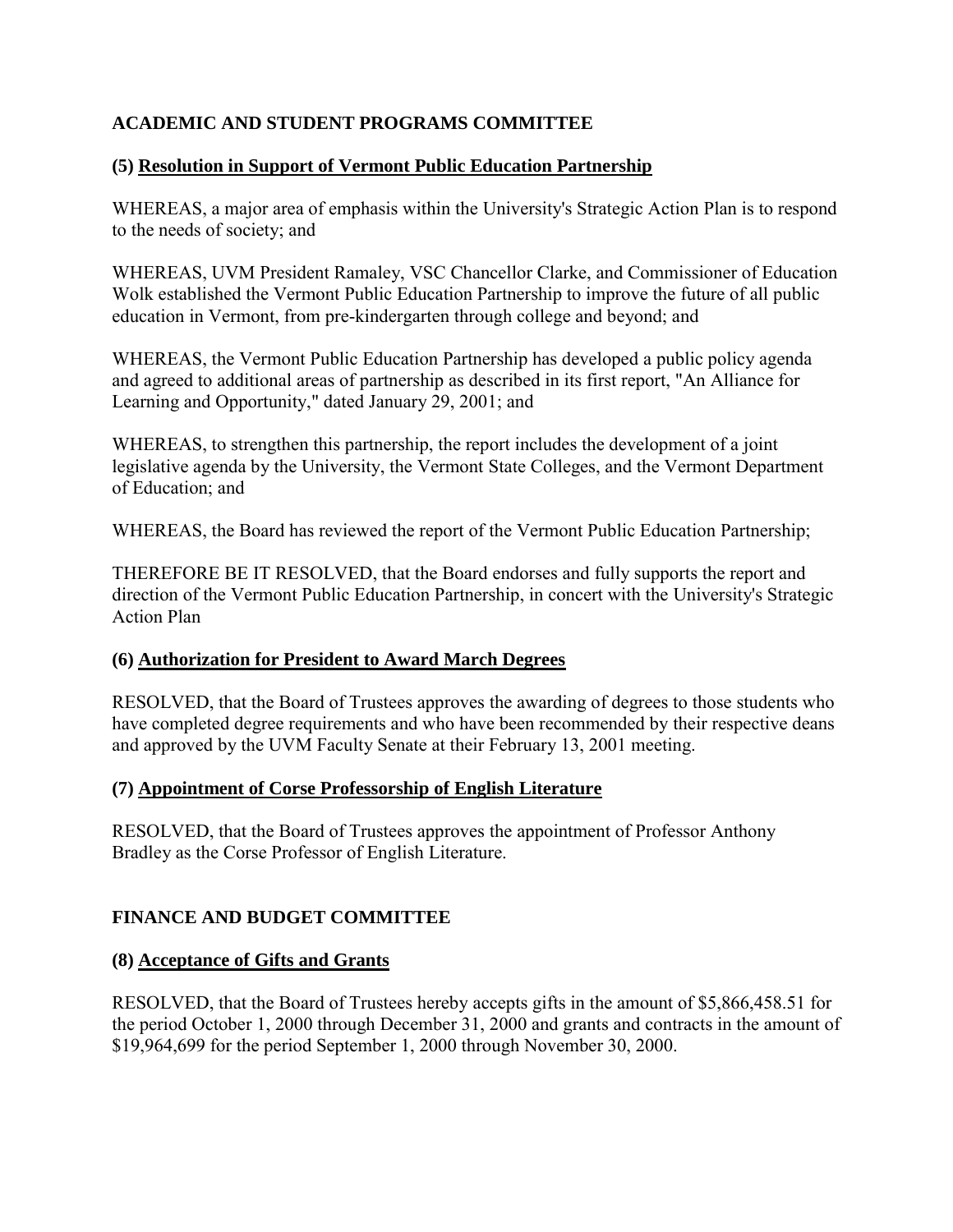## <span id="page-31-0"></span>**JOINT COMMITTEE ON HONORARY DEGREES**

### **(9) Authorization for President to Confer Honorary Degrees**

RESOLVED, that the President be and hereby is authorized to offer and confer honorary degrees at the 2001 Commencement to the individuals recommended by the Joint Committee on Honorary Degrees.

## **FULL BOARD**

### **(10) Retiring Trustees Resolutions**

### *PETER D. BALDWIN*

WHEREAS, Peter Baldwin is nearing the completion of his term as Trustee of The University of Vermont; and

WHEREAS, Peter Baldwin has enriched the Board with his reasoned leadership and strengthened the University through his abiding commitment to excellence while serving as Chair of the Ad Hoc Committee on Socially Responsible Investing and Board Nominating Committees, and as Vice Chair of the Advancement and Constituency Committee, and as a member of Board Committees, including the Diversity Committee, the Finance and Budget Committee, the Investment Committee, the Sub-Committee on Health Education, and the Fletcher Allen Health Care (FAHC) Nominating Committee;

THEREFORE, BE IT RESOLVED, that the Board of Trustees of The University of Vermont and State Agricultural College expresses its appreciation, affection, and heartfelt best wishes to Trustee Peter D. Baldwin.

### *GERRY F. GOSSENS*

WHEREAS, Gerry Gossens is nearing the completion of his term as Trustee of The University of Vermont; and

WHEREAS, Gerry Gossens has provided wise and effective leadership to the University and a steadfast commitment to enhancing the quality of the University, as well as demonstrating values of respect, patience, and common sense in his service as Board Vice Chair, and Chair of the Facilities and Technologies Committee and Joint Committee on Honorary Degrees, and Vice Chair of the Executive, the Audit and the Student Activities Committees, and in his membership on Board Committees, including the Buildings and Grounds Committee, the Finance and Budget Committee, the Investment Committee, the Fletcher Allen Health Care (F AHC) Nominating Committee, the Vermont Agricultural College Board, the Sub-Committee on Health Education, the Subcommittee for Presidential Evaluation, the Ad Hoc Compensation Committee, and as a University of Vermont appointed trustee to the FAHC Board of Trustees;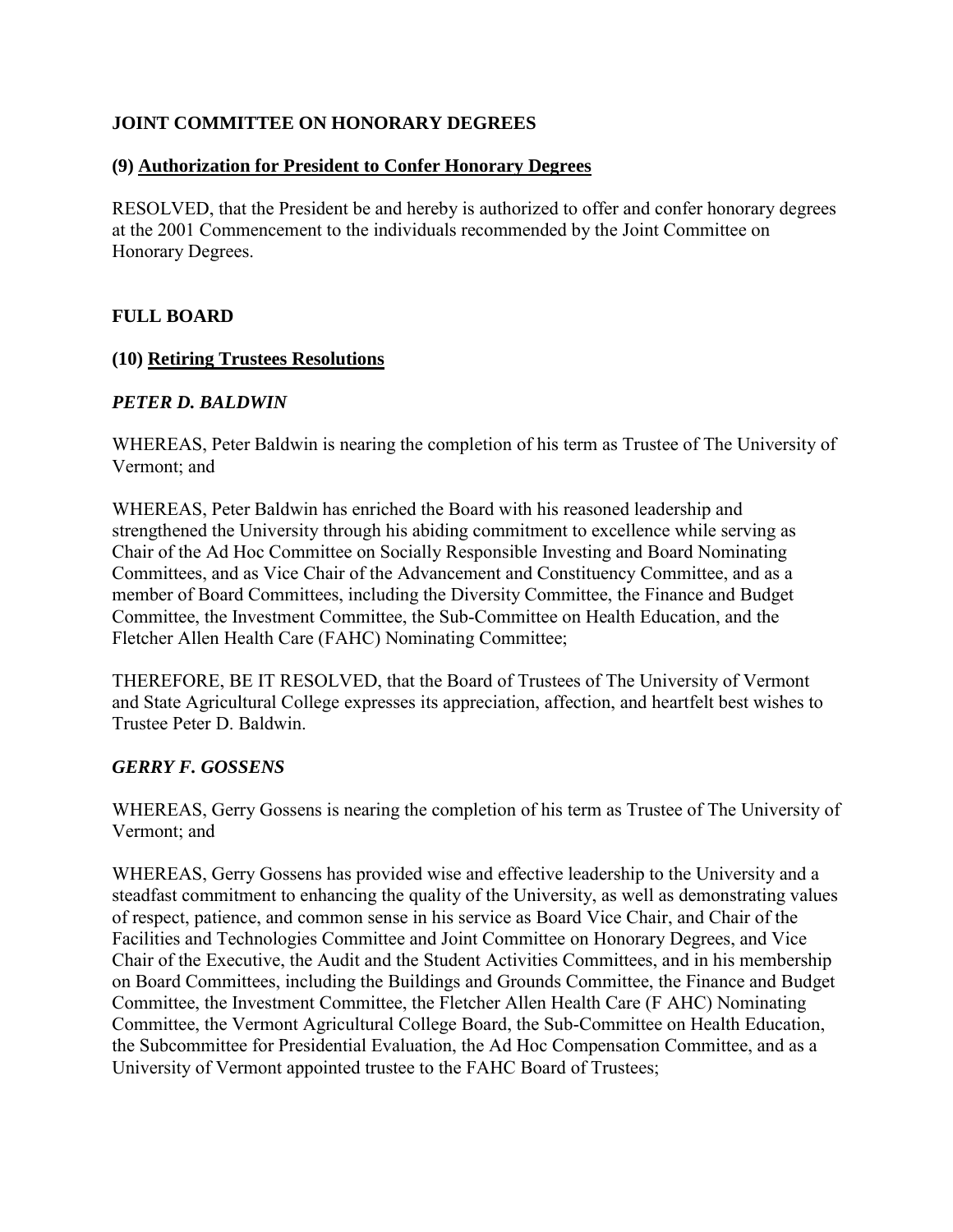THEREFORE, BE IT RESOLVED, that the Board of Trustees of The University of Vermont and State Agricultural College expresses its appreciation, affection, and heartfelt best wishes to Trustee Gerry F. Gossens.

## *MARY-ANN PARIZO*

WHEREAS, Mary-Ann Parizo is nearing the completion of her term as Trustee of The University of Vermont; and

WHEREAS, Mary-Ann has acted with dedication and commitment as a Trustee and offered sensible and thoughtful counsel as Vice Chair of the Student Activities Committee, Chair and Secretary of the Vermont Agricultural College Board, and as a member of Board Committees, including the Buildings and Grounds Committee, the Advancement and Constituency Committee, the Diversity Committee, the Facilities and Technologies Committee, and the Joint Committee on Honorary Degrees;

THEREFORE, BE IT RESOLVED, that the Board of Trustees of The University of Vermont and State Agricultural College expresses its appreciation, affection, and heartfelt best wishes to Trustee Mary-Ann Parizo.

## *CHAD TSOUNIS*

WHEREAS, Chad Tsounis is nearing the completion of his term as Trustee of The University of Vermont; and

WHEREAS, Chad Tsounis has offered sound advice, exemplary judgment and effective leadership in building community and quality at the University in his service as Vice Chair of the Ad Hoc Committee on Socially Responsible Investing, and as a member of Board Committees, including the Advancement and Constituency Committee, the Academic and Student Programs Committee, the Diversity Committee and the Investment Committee;

THERFORE, BE IT RESOLVED, that the Board of Trustees of The University of Vermont State and Agricultural College expresses its appreciation, affection, and heartfelt best wishes to Trustee Chad Tsounis.

### *RICHARD A. WESTMAN*

WHEREAS, Richard Westman is nearing the completion of his term as Trustee of The University of Vermont; and

WHEREAS, Richard Westman has enriched the Board and the University with perceptive insight, clarity of purpose, and good humor through his service as Vice Chair of the Buildings and Grounds and Facilities and Technologies Committees, and as a member of Board Committees, including the Student Activities and Academic and Student Programs Committee, the Finance and Budget Committee, the Board Nominating Committee, the Ad Hoc By Laws Committee and the Vermont Agricultural College Board;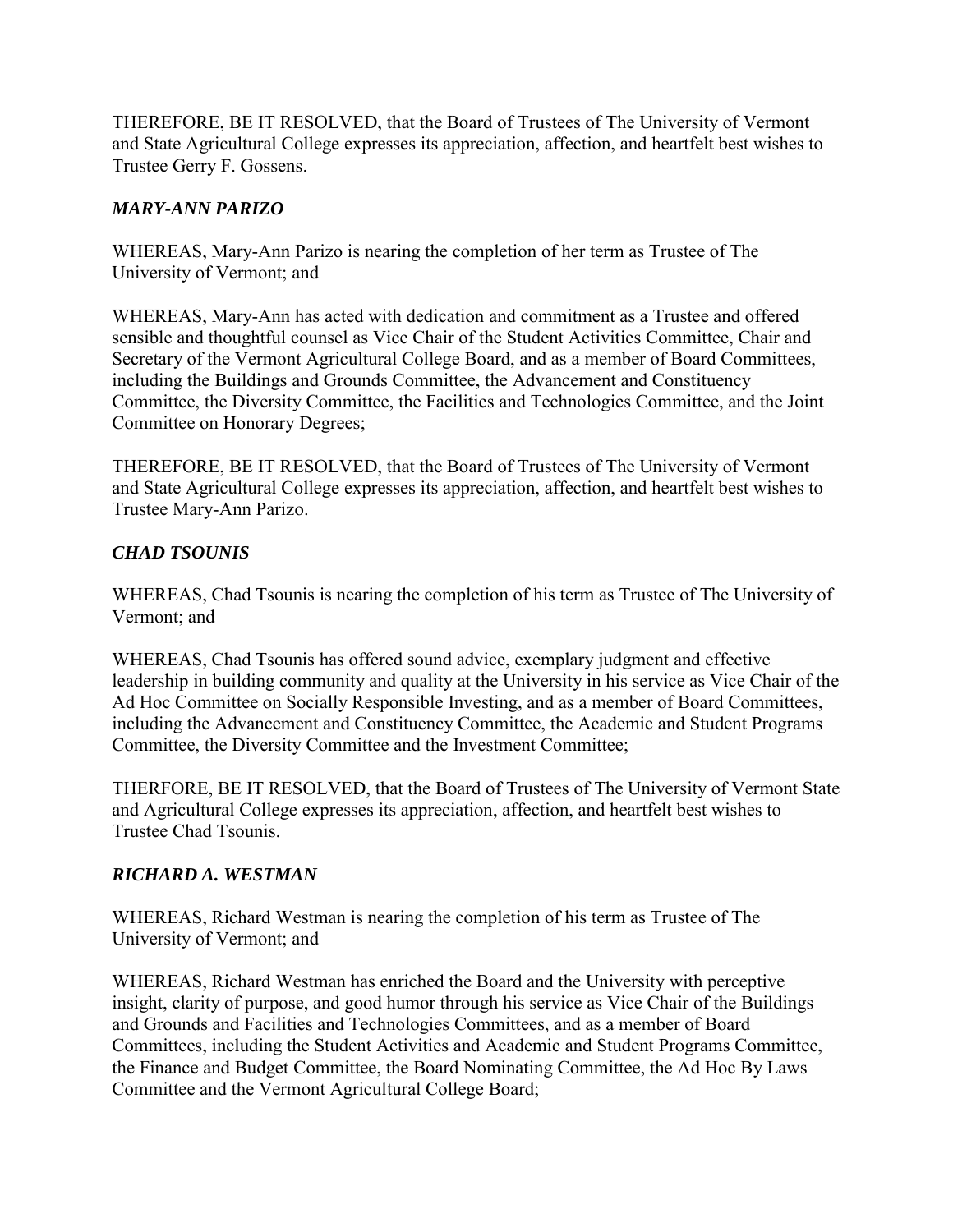<span id="page-33-0"></span>THEREFORE, BE IT RESOLVED, that the Board of Trustees of The University of Vermont and State Agricultural College expresses its appreciation, affection, and heartfelt best wishes to Trustee Richard A. Westman.

### **Resolution Establishing Search Committee for an Interim President**

### BE IT RESOLVED,

That the Board hereby establishes an *ad hoc* Search Committee for an Interim President;

That the purpose of the Committee shall be to develop, in consultation with this Board, and the University community through efficient and effective means, qualifications and criteria of eligibility for candidates for the position of Interim President;

That the Committee shall recruit candidates, through nominations and applications, for the position of Interim President; and

That the Committee shall promptly recommend for Board consideration and action no less than one candidate for appointment to the position of Interim President; and

## BE IT FURTHER RESOLVED,

That the members of the Committee shall be as follows:

Martha Heath, Chair Margaret Hummel Dean Maglaris Karen Meyer Jim Pizzagalli Abigail Trebilcock

and be it finally resolved,

That the Chair of the Committee shall direct and oversee the formation of a group advisory to the Committee, comprised of the following members: a Dean; two faculty members; one student; a staff member; a P-CORE member; and an alum.

### **Resolution Initiating Search for Permanent President**

RESOLVED, that the Board directs the immediate initiation of the process designed to search for a permanent President, in accordance with the requirements of the Officers' Handbook, and

BE IT FURTHER RESOLVED, that the constituency groups referenced in the Officers' Handbook are asked promptly to identify representatives to such committee.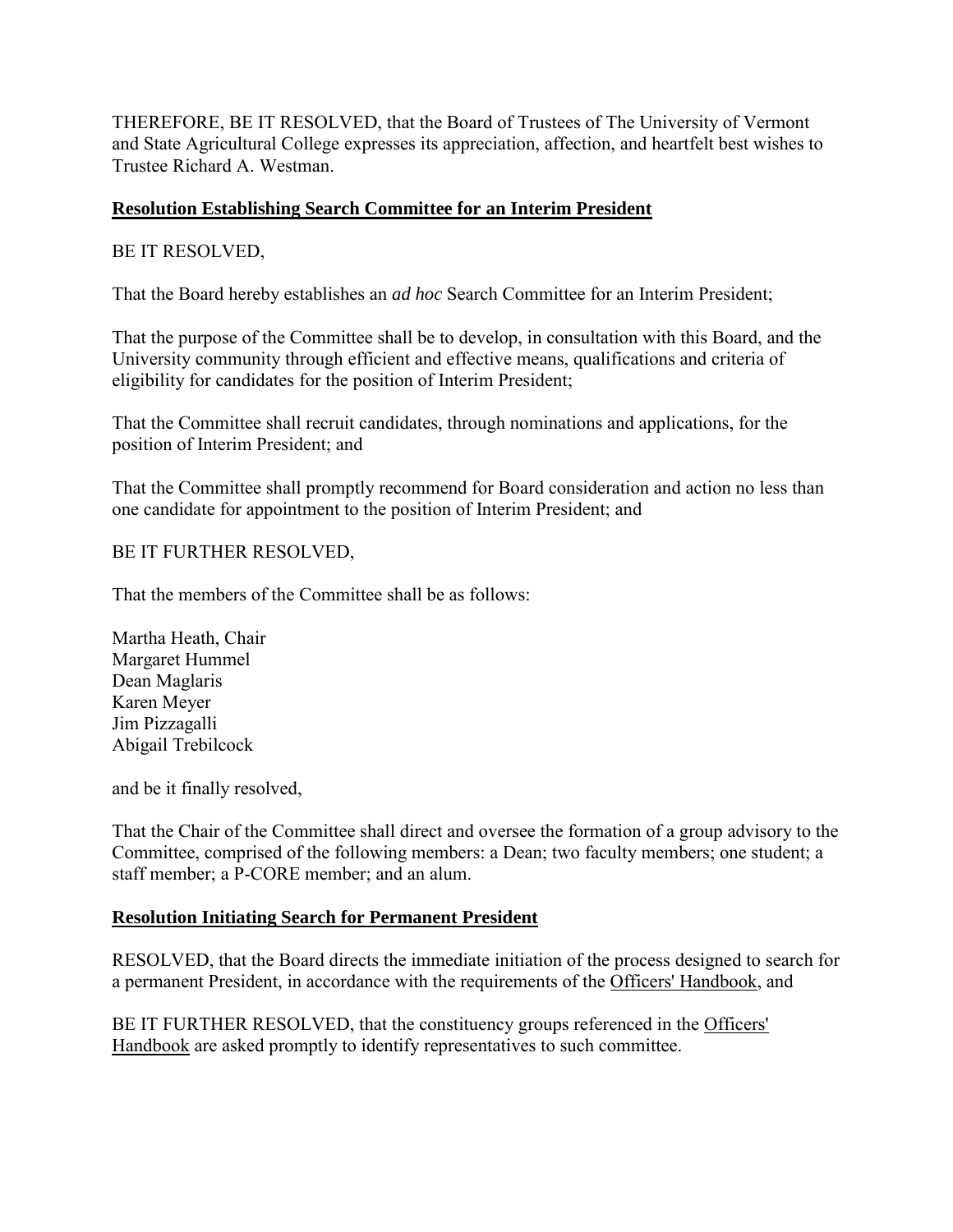# **Resolution Appointing Acting President**

# RESOLVED,

That the Board hereby designates and appoints Dr. Rebecca Martin to serve as Acting President effective immediately and until such time as the Board directs otherwise by resolution.